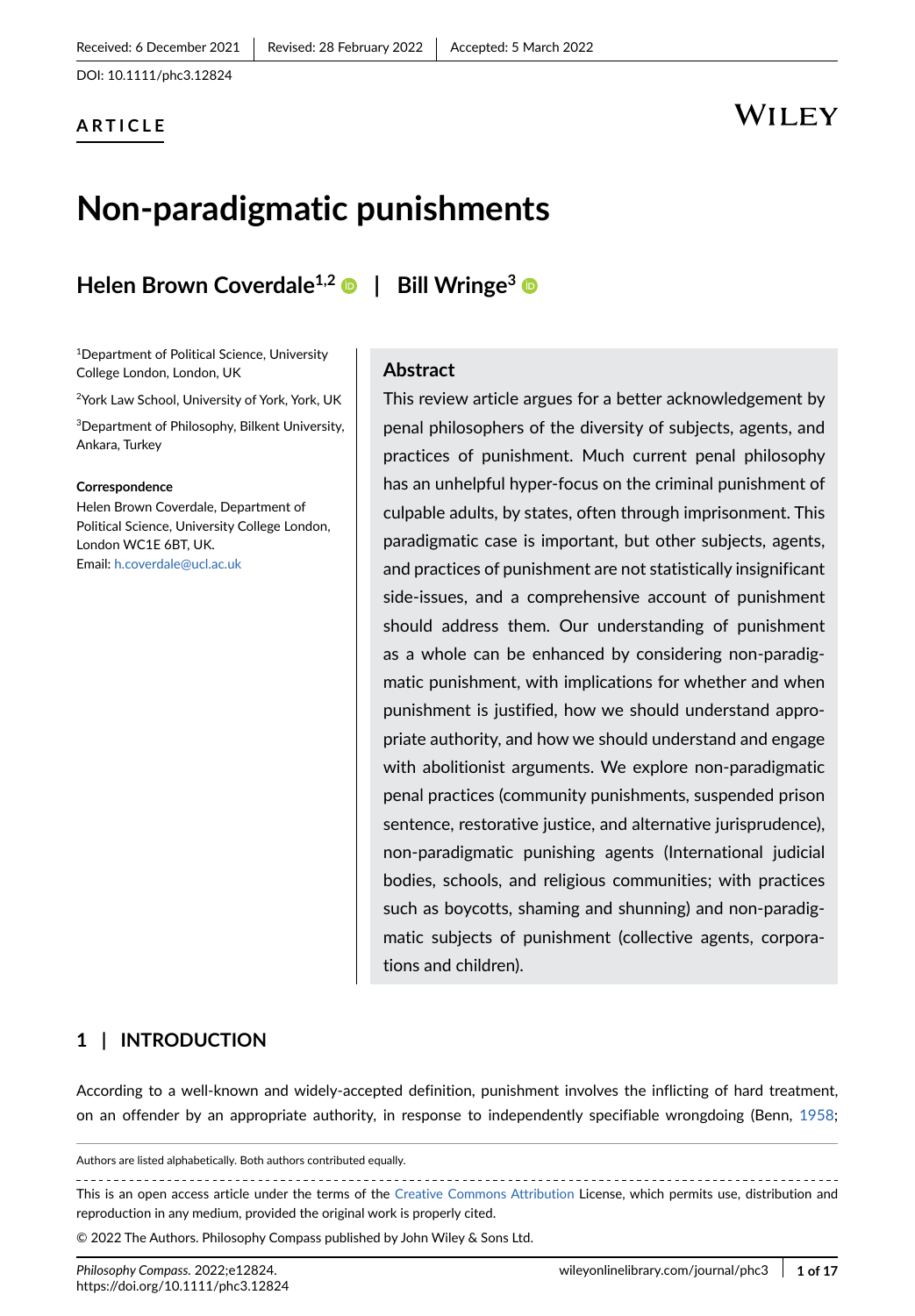Flew, [1954](#page-13-0); Hart, [1960](#page-13-1)). This account, which we call the Hart-Benn-Flew or HBF account, has sometimes been found inadequate (Zaibert, [2006](#page-15-0)), or insufficiently specific: some think censure essential to punishment (Boonin, [2008](#page-12-1); Feinberg, [1965](#page-13-2)); and there is disagreement as to whether hard treatment must involve intentionally inflicted suffering (Hanna, [2008,](#page-13-3) [2017](#page-13-4), [2020;](#page-13-5) Wringe, [2013,](#page-15-1) [2019](#page-15-2)). Furthermore, methodological worries about the role of conceptual analysis in philosophy raise questions about the philosophical significance of defining punishment (Wringe, [2021](#page-15-3)). Nevertheless, the account has formed a recurrent point of reference in recent work on the philosophy of punishment.

Although the HBF account was initially developed as an analysis of legal punishment, the terms 'wrongdoing', 'appropriate authority' and 'hard treatment' can be understood more broadly, so that the analysis captures a wider range of phenomena.[1](#page-12-2) Nevertheless, philosophical (and indeed popular) discussion of punishment gravitates towards a comparatively narrow range of kinds of case: hard treatment (most often imprisonment, monetary fines, or death); inflicted on individual culpable adult wrongdoers; by a legitimate and typically democratic state; in response to identifiable, often criminal, wrongdoing; following legal due process. We shall call these 'usual suspect' cases paradigmatic. Non-paradigmatic punishments depart from this paradigm in one or more ways.

Non-paradigmatic punishment includes cases where punishment is inflicted on subjects other than culpable individual adults: in particular, the punishment of children, and of adults who do not meet standard conditions of criminal responsibility, as well as of collective agents, such as business corporations. It also includes punishments inflicted by agents other than states, including both smaller scale institutions such as schools and closed communities, and punishments in the international domain, such as punishments imposed by international tribunals and the international community as a whole. Finally, it includes forms of punishment that constitute a significant fraction of the business of domestic courts in many jurisdictions, such as probation and supervision orders; as well as those that are at home in alternative mechanisms of justice such as youth courts and institutions of restorative justice. Many instances of punishment depart from the paradigmatic case in multiple ways: schools punish children, international tribunals punish states, corporations are held to account through international co-operation, restorative justice practices are prominent in some contexts involving collective wrongdoing and so on.

Hoskins has drawn attention to a political turn in recent work in philosophy of punishment which locates questions about the justification of punishment within the broader context of political theory, and in particular the justification of the coercive power of the state (Hoskins, [2017;](#page-13-6) citing; Brudner, [2009](#page-12-3); Chiao, [2016](#page-12-4); Dagger, [2011a](#page-12-5), [2011b](#page-12-6); Matravers, [2011;](#page-14-0) Sigler, [2011](#page-15-4); Thorburn, [2011](#page-15-5); and; Husak, [2008](#page-13-7); Ristroph, [2015](#page-14-1), [2016](#page-14-2); see also; Tadros, [2011](#page-15-6), [2016](#page-15-7); Chiao, [2018](#page-12-7); Wellman, [2017](#page-15-8)). Work in this vein typically concentrates on paradigmatic instances of punishment, seeing the state as the agent of punishment and – either explicitly or implicitly – the citizen as its subject. But with a few exceptions (Bennett, [2008;](#page-12-8) Duff, [2001](#page-13-8)) this work also tends to concentrate primarily on paradigmatic punitive measures. This pattern is replicated in work that has a broader focus, although some general discussions of punishment address some of these issues briefly (e.g. Brooks, [2021,](#page-12-9) on corporate crime; Canton, [2017](#page-12-10), [2018](#page-12-11), on probation practice).

Our interest here is in the wide variety of cases that can be brought under the umbrella of the HBF account along with a Feinberg-style communicative condition. Part of our aim is simply, to illustrate this range of cases and to take note of some of the questions they raise. However, attention to these kinds of cases also casts light on a range of issues that ought to be central to philosophical discussion of punishment: the plausibility of abolitionist positions; the extent to which the definition of punishment should hinge on intentional infliction of hardship or suffering; and the missing dimensions of the political turn. In particular, we argue that accounts of hard treatment should focus on what is experienced as burdensome, rather than the intentions of punishing agents; that abolitionists should focus on calling for the abolition of state-imposed incarceration, rather than the abolition of punishment tout court; and that proponents of political justifications of punitive institutions owe us an account of how punishment by institutions other than the state might be justified.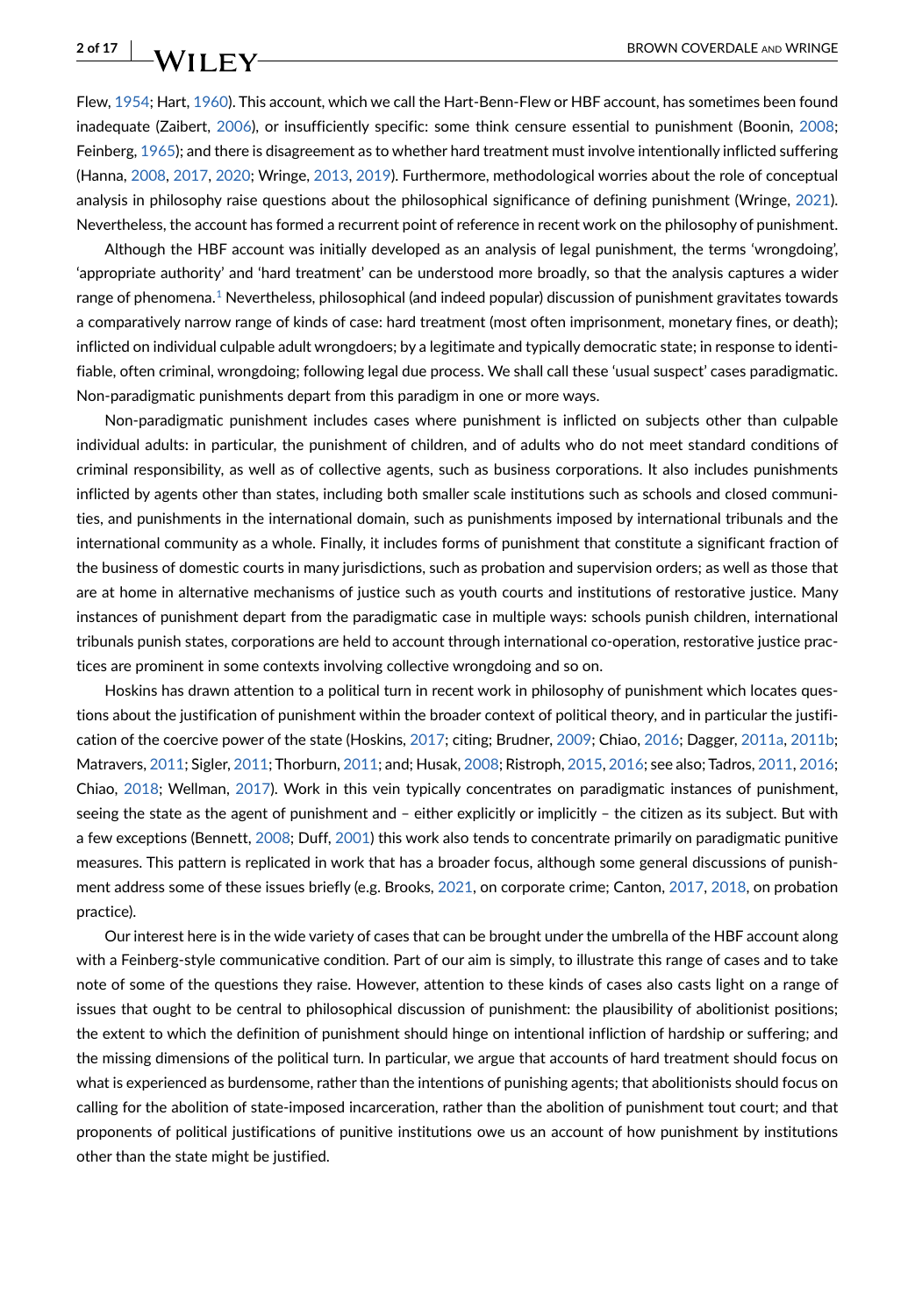### <span id="page-2-0"></span>**2 | NON-PARADIGMATIC PUNITIVE MEASURES**

#### **2.1 | Criminal punishment beyond the prison**

As Worrall and Hoy observe, the prison looms large in popular and political discourse. The prison, they argue, appears synonymous with penalty, since one meaning of 'penal' is *as a place of confinement and punishment*. They suggest that we lack the language to 'think about punishment, without thinking about prison' (Worrall & Hoy, [2005](#page-15-9), pp. xiii, xv). Noorda has recently labelled a range of noncustodial judicial and administrative responses to crime, as 'exprisonment' (Noorda, [forthcoming\)](#page-14-3). However, while the question of what counts as imprisonment is not straightforward (Noorda, [forthcoming](#page-14-3); cf Husak, [2020](#page-14-4)), we are cautious about framing all kinds of punishments as variants on imprisonment, since most crimes are not punished by imprisonment. In many jurisdictions incarceration only accounts for a small proportion of criminal punishments (Demleitner, [2014](#page-13-9); Hörnle, [2019;](#page-13-10) Office for National Statistics, [2021](#page-14-5), p.7).

Non-custodial responses to crime are sometimes popularly perceived as being not 'really' punishment (McIvor, [1994](#page-14-6), p.175). Consideration of the HBF account of punishment suggests otherwise. Insofar as alternatives to custody are imposed by courts in response to criminal wrongs they meet the first two conditions. Furthermore, in many jurisdictions, probation supervision may include onerous conditions: drug rehabilitation, curfew, unpaid work. Empirical research on the 'pains' of probation (Durnescu, [2011](#page-13-11)) and electronic monitoring (B. K. Payne et al., [2014](#page-14-7); Bülow, [2014\)](#page-12-12) suggests that measures like these are often experienced as burdensome or requiring loss. They can also play a role in communicating censure. Consequently we concur with Duff in considering them squarely as forms of punishment (Duff, [2001](#page-13-8), pp.99–102).

Suspended prison sentences in particular suffer from the perception that they are not 'really' punishments. Suspended sentences are complex, and vary more than other disposals between jurisdictions in form, content and ranking in severity against other sentences (Freiberg, [2019,](#page-13-12) pp.81–82). In England and Wales, the jurisdiction with which we are most familiar, suspended sentences are used where the court finds that only a defined prison sentence reflects censure proportionate to the seriousness of the offence (Sentencing Guidelines England & Wales, [2021](#page-14-8)). Next, the court may identify a reason for suspension: 'realistic prospect of rehabilitation', 'strong personal mitigation', or evidence that immediate custody would 'produce a significant harmful impact upon others,' such as dependants (ibid). Imprisonment is suspended for a set period to which community punishment requirements may be attached, with breach activating the custodial element. When these requirements are met, it is intended that the individual never goes to a prison. It does not follow that such sentences are not punishment. In fact, in addition to the censuring aspect already noted, they can satisfy all the requirements of the HBF account. They are, of course, imposed by courts in response to criminal conduct. As with community sentences, additional requirements may be burdensome, as may the threat of immediate incarceration.

In many jurisdictions, the law is quite clear about the status of these practices: they *are* punishments. Furthermore, our discussion suggest that non-custodial sentences can be understood as forms of punishment without placing significant strain on existing ways of thinking about punishment. The comparative scarcity of discussion of non-custodial sentences in general philosophical discussions of punishment may reflect either (as Worrall and Hoy suggest) the absence of forms of language which allow us to discuss punishment without putting prison at the centre of it, or philosophers' comparative unfamiliarity with this empirical information. This scarcity also leaves open the question of how far accounts of the justification of the criminal punishment of culpable adults can accommodate punishments of this sort. Criminal punishment can however be broader than these common mainstream responses to offending, as we hope to show by examining restorative justice and alternative jurisprudence.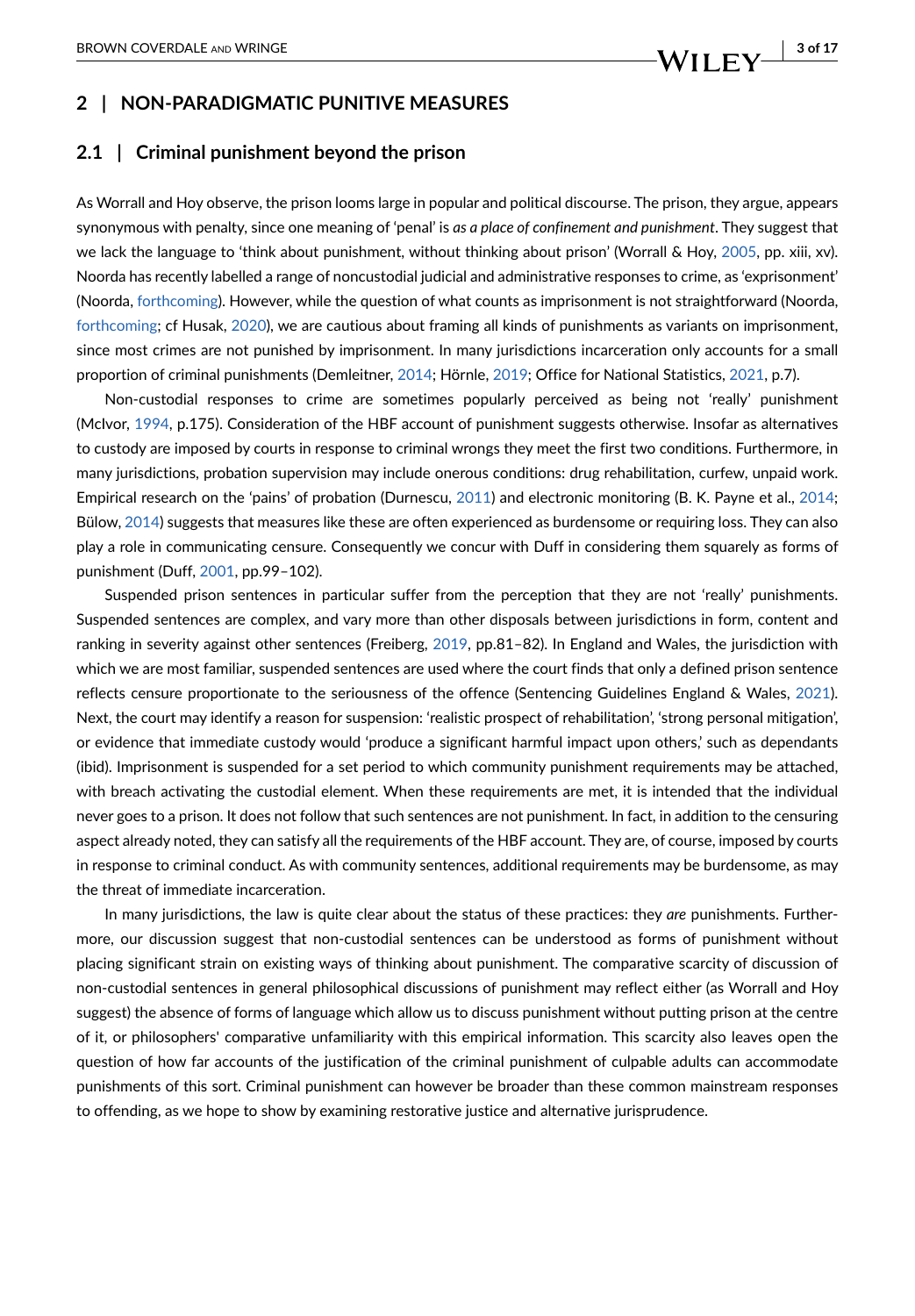### **2.2 | Restorative justice**

Restorative justice aims to repair relationships between offender and victim, rather than redressing wrong or promoting retributive suffering (Okimoto et al., [2009](#page-14-9), p.157; Walker, [2006](#page-15-10)). Face-to-face restorative justice practices, bringing offender and victim together with a facilitator and sometimes supporters, are widely agreed to be the most effective. Other related practices include indirect mediation, group conferencing, circle sentencing, and practices without victim involvement (such as reflective letter-writing exercises) (Shapland et al., [2011](#page-15-11), p.140; Sherman & Strang, [2007](#page-15-12)).

Braithwaite lists the theoretical constraining values of restorative justice as: 'non-domination, empowerment, honouring legally specific upper limits on sanctions; respectful listening; equal concern for all stakeholders; accountability, appealability; ' and respect for basic rights (Braithwaite, [2003,](#page-12-13) pp.8–9; the notion of non-domination draws on the discussion of domination in Braithwaite & Pettit, [1990](#page-12-14), pp.61-9). Restorative justice will not be suitable for every case, and evaluating the success of restorative justice is complex. Braithwaite ([1998](#page-12-15), p.329) notes restorative justice cannot resolve deep structural injustices that affect criminal punishment, and Wood ([2015](#page-15-13)) argues that restorative justice cannot reduce reliance on incarceration, since it is often used for minor and youth offences. Yet restorative practices are used in prisons (Criminal Justice Joint Inspection, [2012](#page-12-16), ch. 4) and for many victims and perpetrators, restorative practices are more likely to be successful than adversarial approaches and conventional sentencing (Doak & O'Mahony, [2019](#page-13-13), p.220). Further, the deliberative practices of restorative justice provide some procedural legitimacy, and an inspectable standard (Roche, [2004\)](#page-14-10).

While some understand restorative justice as an alternative *form* of punishment (Zehr, [2002\)](#page-15-14), others identify restorative justice as an alternative *to* punishment (Duff, [2003a](#page-13-14), [2018](#page-13-15), pp.282–283; but cf Duff, [2002](#page-13-16), [2003b\)](#page-13-17). Some examples of restorative justice are clearly not *criminal* punishment: consider restorative practices used in neighbourhood civil dispute resolution (Doak & O'Mahony, [2017](#page-13-18)). Indeed, insofar as they may avoid censure or even not be conceived of as responses to wrongdoing, some might doubt they are punishment at all. Some may hesitate to classify instances of restorative practices used in schools (Jean-Pierre & Parris-Drummond, [2018\)](#page-14-11) as punishment (We say more about this issue in section [IV](#page-8-0).).

However, restorative justice can constitute a formal state response to criminal behaviour, when ordered by a sentencing court: in England and Wales for example, community punishment requirements may include restorative practices. In line with the HBF account of punishment, these requirements are at least part of the order of a legally empowered sentencer, in response to culpable criminal wrong. While restorative practices seek primarily to restore relationships rather than to purposefully provide harsh treatment, restorative agreements may involve unpaid work or service as the participants deem appropriate. Furthermore, most restorative practices require wrongdoers to take responsibility for harm caused, which can be an onerous undertaking.

Similarly, although censure of wrongdoing is rarely at the centre of restorative practices, the identification of wrongdoing as a behaviour that results in a need to repair relationships seems unavoidable. This might be regarded as a form of censure. Furthermore, since restorative practices ordered by criminal courts will typically address more serious (i.e. criminal) wrongs, there is good reason to think that acknowledging this kind of wrong will be more onerous for an offender, than acknowledging the lesser wrongs involved in non-criminal restorative practice (cf. Duff, [2001](#page-13-8), p.107). In short, while restorative practices are diverse, and some are best not considered as punishment, at least some instances of restorative practice are best understood as non-paradigmatic forms of criminal punishment. Penal theory should, then, address questions about their justification.

### **2.3 | Alternative jurisprudence**

Problem-solving courts follow a community justice trajectory, providing ongoing individualised support to address personal difficulties contributing to offending behaviour. Key examples include the Red Hook (Brooklyn) and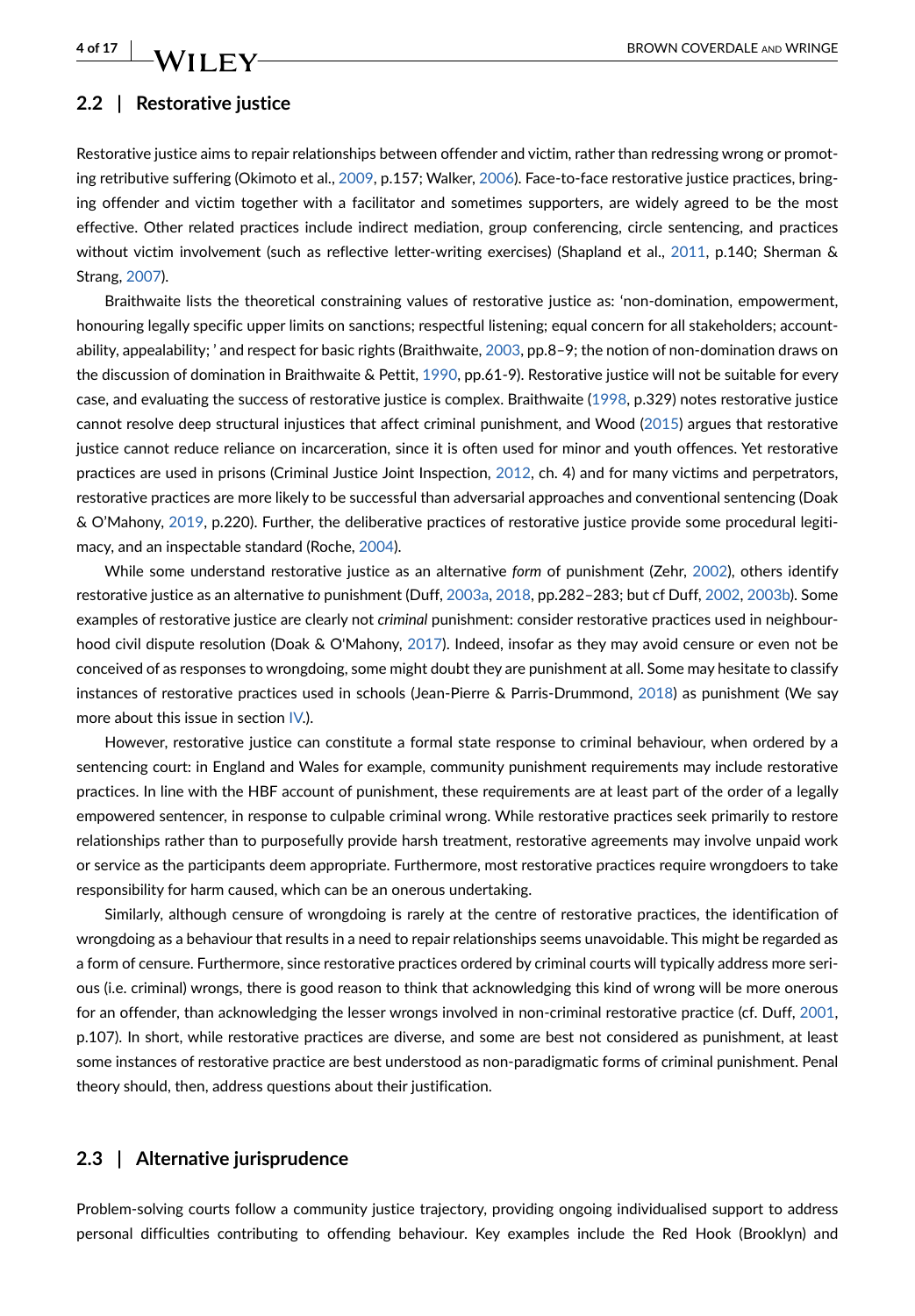BROWN COVERDALE AND WRINGE **1999 WEINGE 5 of 17** 

Mid-Town (Manhattan) Community Justice Centres, with contributions from the Centre for Court Innovation.<sup>2</sup> Emerging in a jurisdiction where individual judges have more discretion and control than in many others, these judgeled programmes allow scope for creative approaches to sentencing: supporting convicted individuals towards compliance, while also following community justice principles of giving back to the local community through unpaid work cleaning and renovating local public spaces, in addition to other requirements (Clear et al., [2011](#page-12-18), pp.20–23).

Since each problem-solving project reflects local priorities, there is no single exemplar (J. L. Miller & Johnson, [2009](#page-14-12), p.44), or unifying theory (Berman, [2009,](#page-12-19) p.3; Strang, [2004](#page-15-15), p.76). Nevertheless, there are shared features:

- 1. Collaboration;
- 2. Information sharing;
- 3. Individually tailored sentences;
- 4. [Successful] Outcomes;
- 5. Accountability (see particularly J. L. Miller & Johnson, [2009,](#page-14-12) pp.123–124; also Nolan, [2009](#page-14-13), pp.10–11).
- 6. Community engagement (DeMatteo et al., [2019;](#page-13-19) Wolf, [2007](#page-15-16))

This approach smooths co-working between separate on-site support organisations (e.g. housing, addiction services, access to work or training). Information sharing between such partner organisations facilitates sentence delivery. Individuals and their defence lawyer work with the sentencer and support team throughout their sentence, and requirements are adjusted to help the individual towards successful compliance with their order. Since every problem-solving project is different, accountability practices are challenging, but necessary to avoid or at least mitigate the paternalistic, coercive, potential of these practices.

Therapeutic jurisprudence sees specialised courts and judges using social cognitive psychology methods to support people with particular types of problem underlying their offending: for example, drug courts and mental health courts. Sentencers provide ongoing oversight, gradually amending requirements to support the individual with both addressing their difficulties, and order compliance. Wexler and Winick describe the processes as of itself therapeutic or healing. Judges use motivational interviewing (Gal & Dancig-Rosenberg, [2020;](#page-13-20) Winick, [2003\)](#page-15-17), to help individuals to acknowledge problems, identify personal goals, support movement towards these goals, and tackle underlying issues to reduce offending behaviour. Therapeutic court programmes provide practical, personal, and clinical support; and reward progress (Nolan, [2009](#page-14-13), p. 44; Winick, [2003](#page-15-17), p.187). In US drug courts, rewards are a small but important part of motivating the participant forwards: applause, judicial hugs (California), doughnuts (Florida), and judicial cartwheels (North Carolina) (Nolan, [2009](#page-14-13), pp. 44–46).

While problem-solving courts respond to local priorities and hence often lack theoretical footing, therapeutic jurisprudence has foundational principles. These are: integrating alcohol and drug treatment with the criminal justice process; non-adversarial approaches bringing prosecution, defence, sentencers and other staff together to promote public safety (with attention to the participant's rights); identifying and including eligible participants early; providing a range of treatment and rehabilitative services; abstinence monitoring through frequent testing; co-ordination between treatment and legal teams to monitor compliance; ongoing judicial involvement; monitoring and evaluating achievement and effectiveness; interdisciplinary education to promote effective operations; and forging partnerships with other organisations and public bodies to generate local support to enhance effectiveness (The National Association of Drug Court Professionals, [1997\)](#page-15-18).

There are concerns that therapeutic jurisprudence is based on unproven empirical arguments (Husak, [2011](#page-13-21), p.219); and serious concerns about whether participants rights can be effectively protected, particularly when pre-trial proceedings require participants to waive rights (E. J. Miller, [2009\)](#page-14-14), and post-conviction processes demand a guilty plea (Husak, [2011,](#page-13-21) p.220). Pre-trial proceedings are diversionary practices, aiming to counter net-widening effects, that otherwise draw petty offenders into the criminal justice process, through destigmatising support. But not all therapeutic courts live up to these aims: some studies found stigmatising and degrading practices in some drug courts (Miethe et al., [2000](#page-14-15), pp.536–537).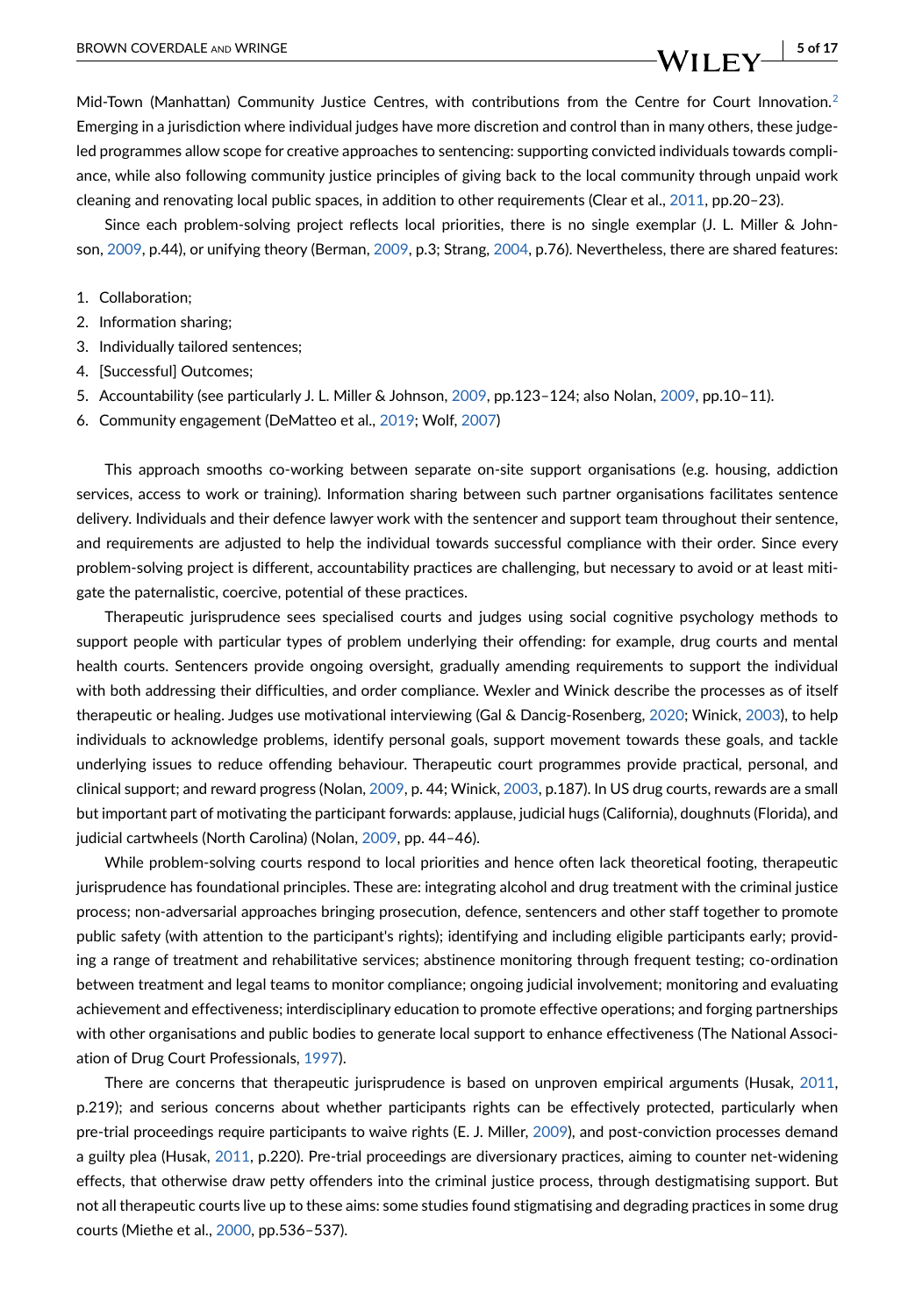Problem-solving courts and therapeutic jurisprudence may require longer, more intensive supervision than mainstream punishments. Information sharing with partner agencies may threaten privacy (J. Payne, [2005](#page-14-16)). Some concerns about net-widening and privacy can be addressed through informed voluntary consent to participate. Further, Roche's proposals for discursive procedural legitimacy and for oversight and accountability through explanation (Roche, [2004](#page-14-10)), initially formulated for application to restorative justice, are also applicable to judge-led alternative jurisprudence.

Some problem-solving courts operate within the mainstream criminal justice system (e.g., Australian Neighbourhood Justice Centres, inspired by the Red Hook Community Court, New York, and the now-closed North Liverpool Community Justice Centre, England (Henderson & Duncanson, [2018](#page-13-22), p.211)). Where these practices are ordered by a criminal court, in response to culpable criminal offending, we suggest these orders should be viewed as punishments. Some therapeutic court practices are diversionary: they may seek to 'divert' individuals from criminal process specifically in order to reduce stigma and avoid the condemnation of criminal conviction. For example, US drug courts unlike Scottish drug courts - often make use of pre-trial and bail proceedings to avoid reaching a criminal trial. Such practices might be best understood as 'other than' criminal punishment.

Nevertheless, even diversionary drug courts meet at (least some of) the HBF account characterisations of punishment. First, they respond to criminal acts, holding individuals responsible and accountable. Second, while alternative jurisprudence is not designed to inflict intended suffering for its own sake, the practices are not soft options. 'Tough' and 'therapeutic' need not be mutually exclusive (Nolan, [2009](#page-14-13), pp.51–54), and the measures involved (such as regular drug testing, regular meetings, engaging with support services) are similar to measure used in probation and identified above as often burdensome. Third, these are responses ordered by criminally empowered sentencers, even if sentencers act outwith this capacity. Moreover, while diversionary practices seek to avoid the social stigma attached to individuals convicted through mainstream criminal justice process, with a view to reducing recidivism, this need not prevent alternative practices from conveying disapproval for criminal conduct. These points suggest that like paradigmatic instances of punishment, diversionary courts call for justification from penal theory.

Whether restorative and alternative jurispridential practices should be viewed as forms of punishment bears on the plausibility of penal abolitionism: the view that all punishment, as a social institution should be replaced with ways of treating offenders that are not forms of punishment. For example, Boonin advocates the replacement of punishment, which he thinks cannot be justified, with a form of pure restitution [\(2008](#page-12-1), ch5), which he takes to be closely related to restorative justice ([2008](#page-12-1), p.216 n 8; cf Sayre-McCord, [2001](#page-14-17); Hanna, [2008](#page-13-3).) But if, as we have suggested, some restorative justice practices are forms of punishment, Boonin's view may not entail the abolition of punishment, but the replacement of one form of punishment by another (cf Cholbi, [2010.](#page-12-20)) Similarly, Allegra McLeod recommends replacing criminal justice practices with preventative social measures ([2015](#page-14-18), p.1171): improving public spaces and job-creation (p.1225–1232). These aims overlap with community-centred alternative jurisprudence practices (Brown Coverdale, [2021](#page-12-21), p.425). If these practices are in fact punishment, then what we have is either a change of method of punishment or the replacement of one agent of punishment by another.

Recognising some kinds of restorative and alternative practices as punishment while recognizing the complexity and range of practices in this area may produce better-informed and more widely applicable penal theory. It is also relevant to penal practice. Many jurisdictions accord procedural rights to offenders to protect them from the harms that would result from being wrongly punished. For example, the American constitution's Eighth Amendment provides protections against cruel and unusual punishment. If alternative jurisprudence practices constitute punishment this will affect their implementation in the USA. Similar issues will arise elsewhere: many European states provide privacy protections for certain kinds of offenders; high burdens of proof in criminal trials are sometimes defended on the grounds that they protect individuals from distinctive harms that might arise from being wrongly punished and so on.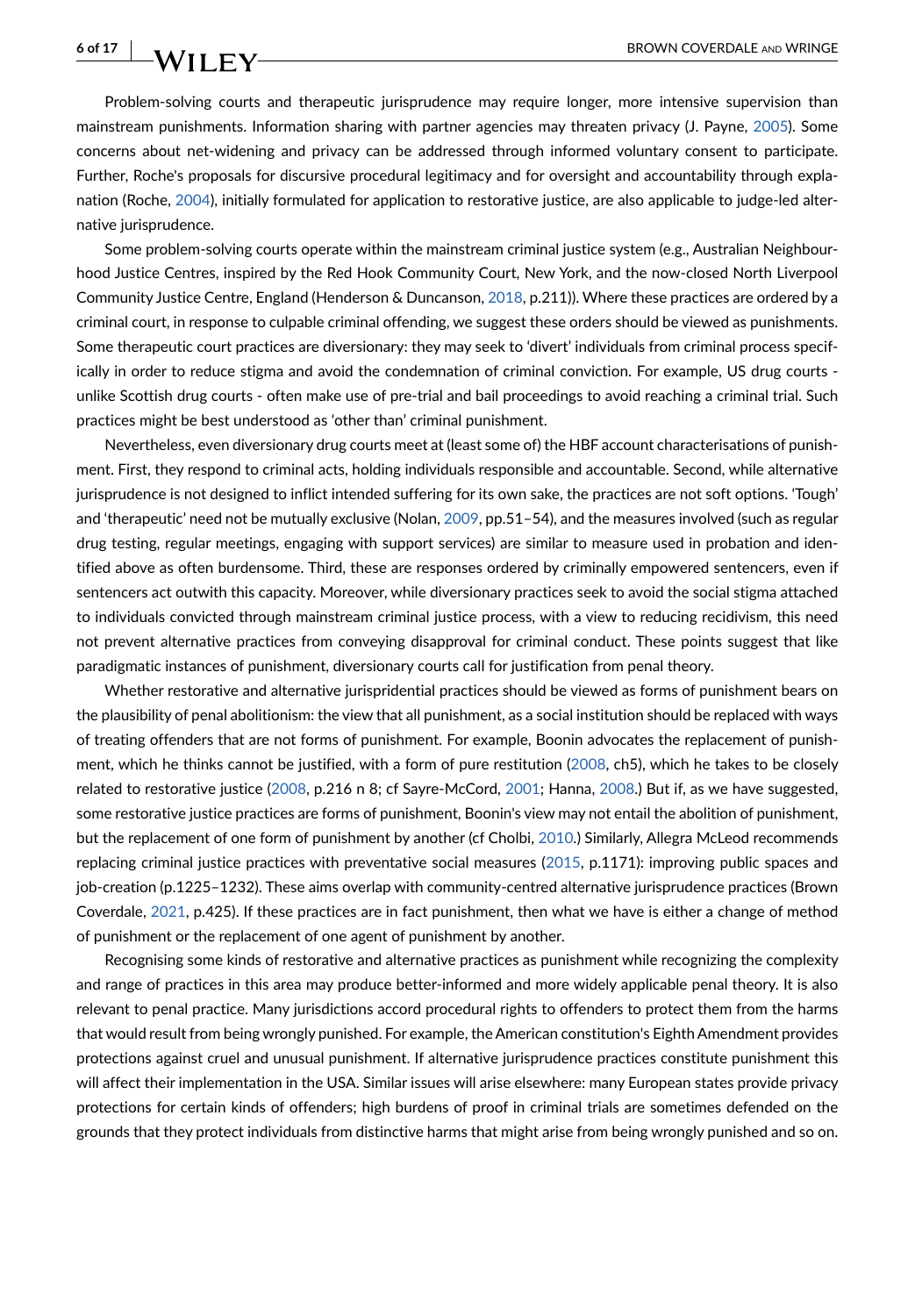### **3 | NON-PARADIGMATIC PUNISHING AUTHORITIES**

Some approaches to restorative and alternative jurisprudential practices aim at minimizing or bypassing the involvement of the state in interpersonal disputes (Christie, [1977](#page-12-22)). Some might think the HBF account's 'appropriate authority' clause entails that they are not punishment. In response, one might emphasize the extent to which in practice the state still plays a role 'in the background': in deciding eligibility, monitoring compliance, providing back-up sanctions for the non-compliant and so on. Alternatively, one might consider whether 'appropriate authority' must be state authority. In making a case for understanding 'appropriate authority' more broadly we might look either to institutions whose reach extends beyond the boundaries of individual states; or to institutions below the level of the state such as schools and religious institutions, and to non-institutionalized practices such as boycotts and public shaming. We consider each in turn.

A common-sense understanding of the term 'punishment' suggests that hard treatment imposed in response to violations of international criminal law by permanent international bodies, such as the International Criminal Court and by ad hoc international tribunals such as the International Criminal Tribunal for the Former Yugoslavia and International Criminal Tribunal for Rwanda (May, [2004](#page-14-19); May & Fyfe, [2017](#page-14-20)) should count as punishment. The existence of international bodies with the power to impose hard treatment in response to breaches of international criminal law raises a range of distinctive normative issues, including questions about the authority of international law, victors' justice, and the apparent retroactive application of legal norms (May, [2004,](#page-14-19) [2008;](#page-14-21) Wringe, [2006\)](#page-15-19). However, it also raises normative questions that seem closely related to questions about the justification of punishment in the domestic case. Furthermore, many of the patterns of justification to which theorists appeal in justifying them have obvious parallels there (May & Fyfe, [2017\)](#page-14-20). Denying that these justifications are justifications of punishment obscures more than it illuminates.

International judicial bodies, whether ad hoc or permanent, are typically instituted through treaties signed by states. We might think that in instituting them states delegate their authority to international bodies, and appeal to this fact in defending an interpretation of the appropriate authority condition that understands appropriate authority as state authority. However, the delegation model may not provide the best account of the authoritativeness of international criminal law and of international criminal tribunals. An alternative account draws on Raz's (Raz, [1986](#page-14-22)) account of the authority of domestic laws (Tasioulas, [2010](#page-15-20)). For Raz, domestic law is authoritative because agents are better able to act in accordance with the reasons that they have by following the law's directives than if they were to decide for themselves on a case by case basis. One might claim the same for international law.

Since Raz's account is not intended exclusively as an account of criminal law, it does not explain why international judicial bodies have a right to impose punishment in response to breaches of international law. One view is that this right belongs in the first instance either to individuals (along the lines of a Lockean natural right to punish) (Altman & Wellman, [2011\)](#page-12-23) or to the international community as a whole (May, [2004](#page-14-19); May & Fyfe, [2017](#page-14-20)). While the right to punish severe breaches of human rights is typically delegated to well-functioning states, other agents retain those rights when they fail to do so. However, there is no philosophical consensus as to what makes punishments imposed by international criminal tribunals legitimate. The political turn has left this issue underexplored.

Punishments imposed by international bodies remain paradigmatic in one sense: they are typically imposed or intended to be imposed on individual wrongdoers – albeit individuals whose wrongdoing often has a collective dimension (May, [2004](#page-14-19)). However, Lang has argued that international criminal law might have developed in such a way as to allow for the punishment of states considered as collective agents (Lang, [2007\)](#page-14-23). Some might argue that it is constitutive of something's being a state that it not be subject to any form of higher authority, and consequently deny that the idea of punishing states is intelligible. However, it seems hard to deny that existing political entities such as France, Germany, Australia and so on could, in principle, bind themselves to submit themselves to some overarching judicial authority via treaties. Political entities that did so would almost certainly inherit many of the existing legal and moral responsibilities of states and continue to exercise most of the functions that states have typically undertaken.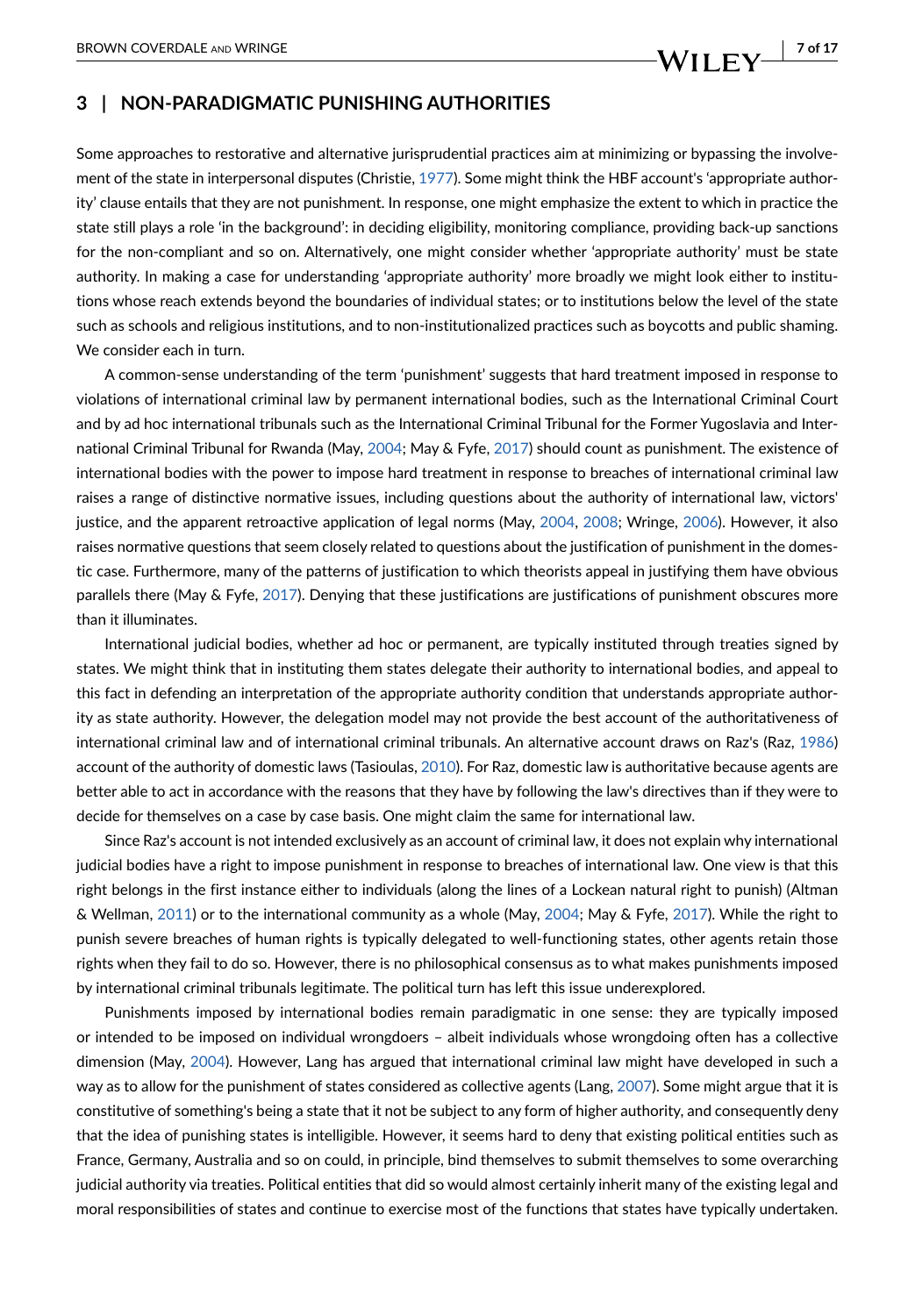A denial that they would be states seems to require stipulative definition (We address further qualms concerning the possibility of punishing collective agents in Section [IV](#page-8-0).)

International courts often operate in situations where considerations of transitional justice apply (Drumbl, [2007](#page-13-23); May, [2012](#page-14-24)). In many such situations non-paradigmatic punitive measures may be especially appropriate, either because of the widespread nature of the kind of wrongdoing with which they deal, or because of the particular demands that might arise from the need for national reconciliation (Drumbl, [2007\)](#page-13-23). These measures often have at least some features in common with – and in some cases may even have inspired – some of the alternative jurisprudential practices considered in Section [II.](#page-2-0) They also give rise to similar qualms relating to questions about due process as well as worries about impunity.

In considering punishments inflicted by sub-state level institutions, we may again be tempted to understand appropriate authority as authority delegated by the state. But when a private club expels a member for persistent breach of its rules, a religious order imposes a penance on one of its adherents, or a parent grounds a teenager they are not exercising authority on behalf of the state, even if they act in ways which the state permits. Indeed, they may be acting in ways that the state has good reason to deprecate, but which it could not justify prohibiting. Of course, the state can regulate the ways in which parents and private institutions punish. But regulation is not the same as delegation. There are a range of constraints, including procedural constraints of due process, lack of bias and so forth that we would expect to be applicable to anyone acting on behalf of the state. It would be intolerably intrusive for the state to hold parents and private institutions answerable to these constraints.

Schools provide an interesting case, particularly where schools are funded and/or regulated by the state and school attendance is mandatory. Punishments imposed by the state's schools are, in a certain sense, punishments imposed by the state. They are not criminal punishments - though they may share significant features with criminal punishment – both in respect of seriousness (think here of the impact that exclusion from school may have on a young person's life chances) and insofar as they may involve being called to account for public wrongdoing in a public forum. We should not allow the fact that the state is acting through an intermediary to disguise the fact that what we have here is, in effect, an 'arm's-length' exercise of power by the state. This being so, due process constraints of the sort described in the previous paragraph may be appropriate here.

Non-institutionalized social sanctions, such as boycotts, public shaming, and shunning raise particular difficulties for those who interpret the appropriate authority condition as referring to state authority. These practices, which have recently attracted particular interest from both philosophers and popular writers (Radzik, [2020;](#page-14-25) Ronson, [2016](#page-14-26)), typically involve non-paradigmatic penal measures (such as public shaming and social isolation). They may also be directed at non-paradigmatic subjects of punishment (such as corporations). Nevertheless, they have been taken to constitute forms of punishment by both critics and defenders (Billingham & Parr, [2020a](#page-12-24), [2020b;](#page-12-25) Meckled-Garcia & Aitchison, [2021](#page-14-27); Radzik, [2020\)](#page-14-25) Doing so allows for the application of well-understood patterns of justification – whether in terms of deterrence, retribution, the promotion of reconciliation or the expression of valuable states of affairs – and critique – for example, as disproportionate, as lacking appropriate constraint by due process, and as failing to respect those to whom they are applied as persons (Radzik, [2020\)](#page-14-25). The notion of punishment does significant normative work here: if we assimilate these practices to some other category – such as the category of protest – different patterns of justification and critique appear to apply, and different instances will seem justified or unjustified (Pettigrove, [2020](#page-14-28)).

It makes little sense to think of the state as delegating authority in these cases. These practices could presumably continue even if the state were to wither away. Some might regard cases of informal punishment as a reason for rejecting the idea that punishment need involve relations of authority at all (cf Zaibert, [2006\)](#page-15-0). This would be compelling if we thought that authority must be political authority. But like Radzik (Radzik, [2020](#page-14-25) pp19ff) we find it more illuminating to consider the possibility of non-political forms of authority here. Three different models are available here. One possibility, explored by Radzik, is to see individuals as having moral authority over one another in virtue of their right to call one another to account as moral equals (Radzik, [2020](#page-14-25)). A second is to see such individuals as acting on behalf of a real or imagined moral community. A third possibility is to see the notion of authority here descriptively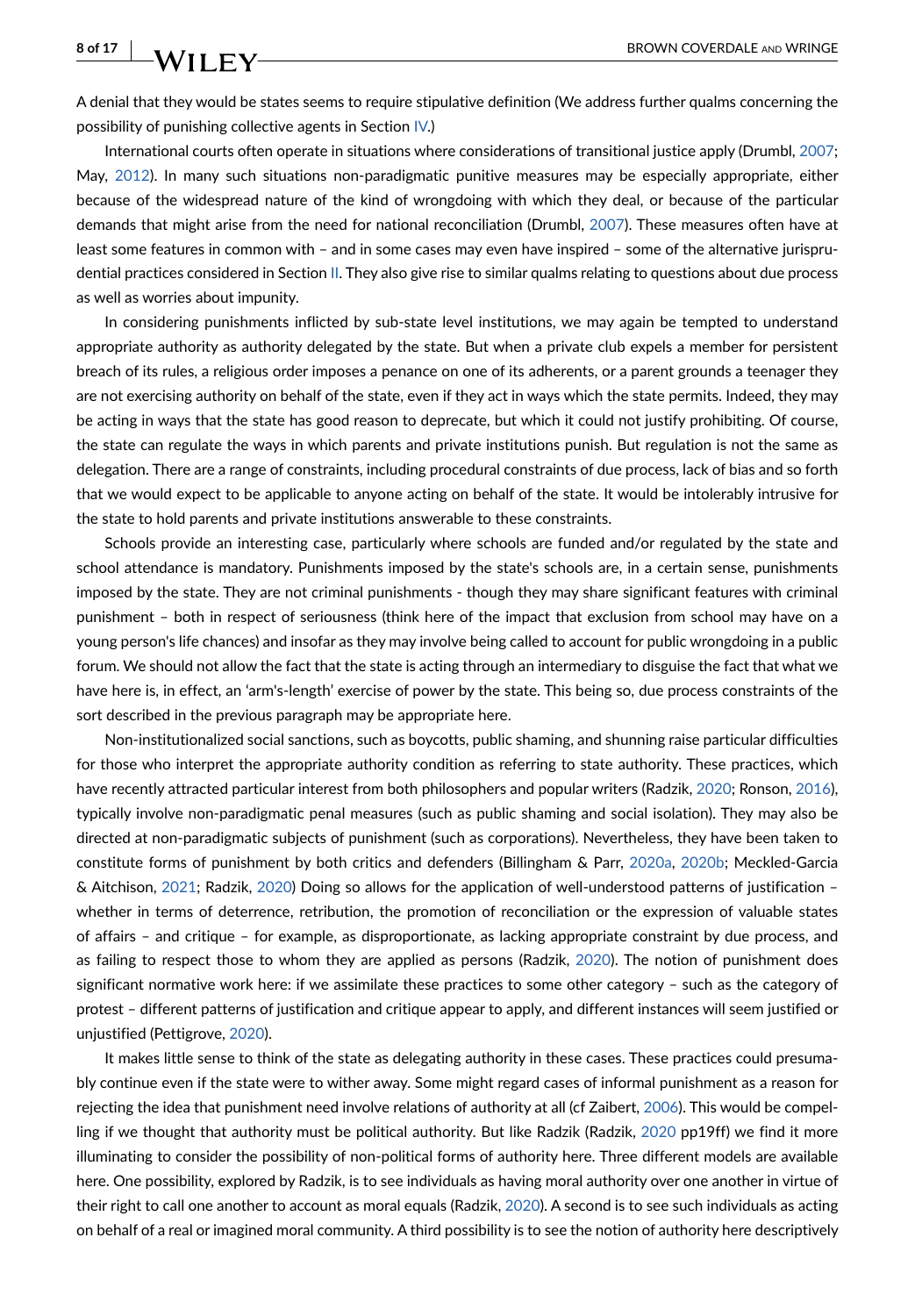rather than prescriptively – as something which exists when individuals take themselves to have the standing to call one another to account (and perhaps when others accede to that way of seeing things). On any of these accounts, more will need to be said about whether and how the relevant kind of authority might ground a right to punish.

#### <span id="page-8-0"></span>**4 | NON-STANDARD SUBJECTS OF PUNISHMENT**

The subject of punishment is often assumed to be the mature, fully adult, responsible, (and perhaps also socially included) citizen. As we have already noted this approach is typical of the 'political turn'; but it is often implicit in work on punishment that does not explicitly adopt this perspective. However, many punishments are inflicted on subjects who are not citizens. States frequently punish adult non-citizens (Coca-Vila & Irarrázaval, [2021](#page-12-26); Wringe, [2021](#page-15-3); Yaffe, [2020](#page-15-21)), juvenile offenders (Duff, [2002;](#page-13-16) Walgrave, [2002](#page-15-22); Yaffe, [2018\)](#page-15-23) and collective agents, such as corporations (Bjornsson & Hess, [2017;](#page-12-27) Wells, [2001](#page-15-24)). It is hard to see non-citizens as full members of the political community (Wringe, [2021](#page-15-3)). One might take a similar view of the socially excluded (Duff, [2010](#page-13-24); Shelby, [2007](#page-15-25); Holroyd, [2010\)](#page-13-25), and the not fully responsible (Yaffe, [2018](#page-15-23)). Finally, however one thinks about the relationship between corporations and the political community, the idea that corporations themselves are members of the political community places severe strains on the idea that the political community is a community of equals (Wringe, [2012\)](#page-15-26).

Philosophers and legal theorists often find the possibility of the criminal punishment of corporate entities perplexing (Coffee, [1981;](#page-12-28) Hasnas, [2009](#page-13-26); Sepinwall, [2016](#page-15-27)). Since corporations have, in the famous phrase, 'no body to kick and no soul to damn', some have wondered whether any treatment imposed upon them can constitute hard or burdensome treatment (Rich, [2016\)](#page-14-29). Other philosophers raise normative issues: if corporations can – as many philosophers suppose – be considered as collective agents whose agency does not reduce to that of their principals (French, [1984;](#page-13-27) List & Pettit, [2011](#page-14-30)), we might think that burdens imposed upon them harm agents who have not been found guilty (and may not in fact be guilty) of any criminal offence – and thus, perhaps, constitute extra-legal punishment. Finally, writers with a public policy focus have sometimes worried that legislation which criminalizes corporate agents may provide a mechanism for shielding powerful individuals from accountability rather than promoting the kinds of beneficial social goals that we might want a system of regulation of corporate actions to serve (Fisse & Braithwaite, [1993](#page-13-28); for policies to address this see; Barnard, [1999\)](#page-12-29).

We claim no expertise on questions of public policy here. However, the conceptual and moral points can be addressed well enough to allow criminal punishment to figure in the toolkit of those tasked with designing appropriate regulatory frameworks for corporate agents. Even if corporate agents cannot suffer, they can be burdened: insofar as they have interests – most conspicuously financial interests – which need not coincide with the interests of their members, their pursuit of these interests can be severely and systematically obstructed (Wringe, [2016](#page-15-28)). Furthermore, incorporating an expressive condition into our account of punishment allows us to respond to the worry that punishment of a corporate body might amount to punishment of innocent individuals who constitute that body. On an expressivist account, criminal actions are the proper object of the censure involved in penal hard treatment. Since most theories of collective agency allow us to distinguish between the actions of a corporation and the actions of the individuals who make it up, we can also distinguish between censure directed at the actions of corporate agents and of individuals who make them up. So, punishing a collective body need not involve punishing its members.

Individuals associated with a corporation on which punitive burdens are imposed may be harmed by these burdens. These harms are best understood as collateral harms of punishment, rather than punishment itself. Collateral harms of this sort can also occur in paradigmatic cases of punishment. Although such harms may play a role in determining what sorts of punitive measures can appropriately be taken against individuals, they are not typically regarded as making all such punishments illegitimate (Bülow, [2014;](#page-12-12) Pasternak, [2011\)](#page-14-31). Indeed, a case for the abolition of corporate punishment based on the existence of collateral harms seems much weaker than a case for the abolition of individual punishment based on collateral harms that such punishments impose on family members and others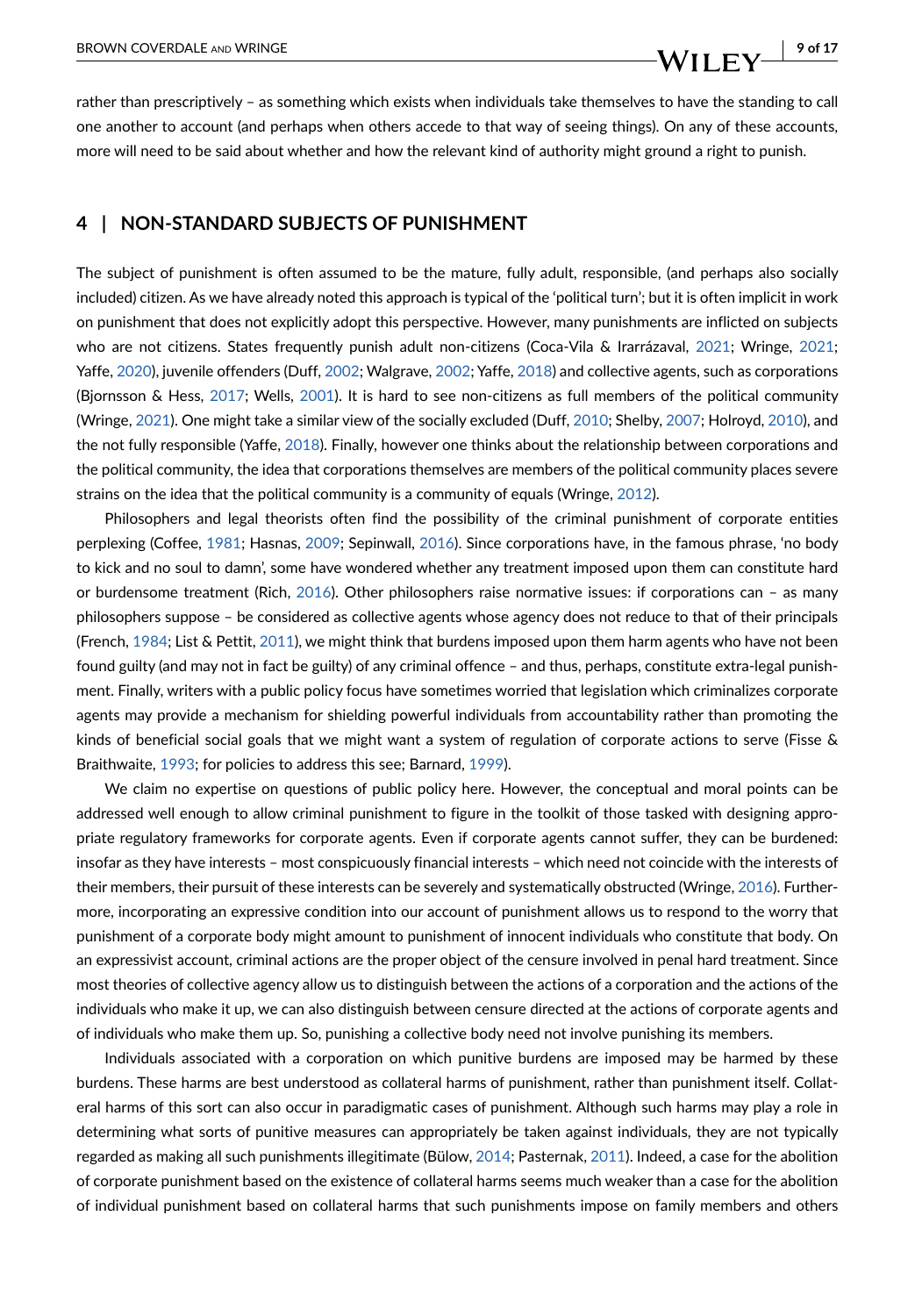who might be dependent on that individual, since individuals' association with a corporation will often be more voluntary than their association with family members.

The considerations that we have appealed to in arguing that the punishment of corporations is intelligible also apply to the intelligibility of punishing states (Tanguay-Renaud, [2013](#page-15-29)). However, the question of moral permissibility raises further issues. The kinds of measure which have typically been directed against states in the guise of punishment, such as punitive war or stringent economic sanctions are capable of inflicting much more serious harms on individuals associated with those states than anything which we might expect a state to impose on corporations (Erskine, [2010;](#page-13-29) Luban, [2011;](#page-14-32) Pasternak, [2021](#page-14-33)). We may also doubt whether we can easily distinguish burdens that censure states from burdens that censure their citizens (Hoskins, [2014](#page-13-30)).

There are also morally significant differences between the ways in which individuals are associated with states and with other kinds of collective body. An individual's association with a particular state is typically a much less voluntary matter than their association with an entity such as a business corporation. Few individuals have the option of existing without ties to some state or other; and although some may have the option of emigrating and renouncing citizenship of a state with which they are associated, the barriers to doing so are significantly higher than the barriers to renouncing association with a domestic business corporation. On the other hand, in democratic states at least, there is a much more intimate connection between the wills of citizens and the wills of the state than there is between the wills of employees and business corporations (Pasternak, [2021](#page-14-33); contrast; Lawford-Smith, [2019\)](#page-14-34).

We turn now from consideration of subjects of punishment who are not individuals to individuals who do not fit the paradigm of the fully responsible individual citizen. One important kind of case is the punishment – or putative punishment – of children. *Prima facie* it seems that children are subject to punishments imposed by (at least) the following different kinds of authorities: parents, schools – which may be administered by the state, and where the state may compel their attendance – and the state itself.

Philosophers of education have defended a wide range of views on the question of whether the punishment of children is conceptually possible. Marshall has argued that because punishment presupposes a notion of culpability that is inapplicable to children, children cannot be punished (Marshall, [1984](#page-14-35)); Wilson has argued that insofar as education involves rule-governed practices, it must allow for the possibility of punishment (Wilson, [1977,](#page-15-30) [1984\)](#page-15-31); Hand that while punishment is only a central element of some kinds of rule-based practice – those which involve what he calls 'rules of obligation', such rules are likely to play an important role in any school community (Hand, [2020\)](#page-13-31); and Martin that the sense in which rules of obligation require punishment is one on which the notion of punishment risks being trivialized (Martin, [2020\)](#page-14-36).

Acquiring the capacity for culpability involves the maturation of psychological capacities whose possession is a matter of degree (Yaffe, [2018](#page-15-23)). Some might doubt whether all those who come to the attention of the criminal justice system possess all of these capacities to the extent that a fully just system of criminal justice requires. Nevertheless, the vast majority of individuals seem to acquire at least some of the relevant capacities to some degree before becoming legal adults, and while still in formal schooling. If so, Marshall's culpability-based argument should not prevent us from thinking that at least some of what goes by the name of punishment in school really is punishment (even if some is misdescribed as such). Furthermore, an appreciation of the wide range of measures that might in principle count as punitive should mitigate the worries of Martin about the idea that punishment might play an ineliminable role in schools. This leaves open a wide range of questions about the circumstances in which punitive responses to classroom wrongs - and other wrongdoing in the school community - might be justifiable (Brown Coverdale, [2020](#page-12-30)).

The state also punishes children directly both through special juvenile courts, and in some cases through the adult court system. This practice should raise many questions for advocates of the political turn. Does it make sense for state to assess the offending behaviour of non-adults through a system which exists in parallel to the adult justice system? If so, should hard treatment inflicted by institutions of this sort should be regarded as punishment? Should the state should be in the business of punishing non-adults at all? Finally, should punitive measures imposed on non-adults either through the adult criminal justice system or through a separate system of juvenile courts be more lenient than those imposed on adult offenders for similar crimes?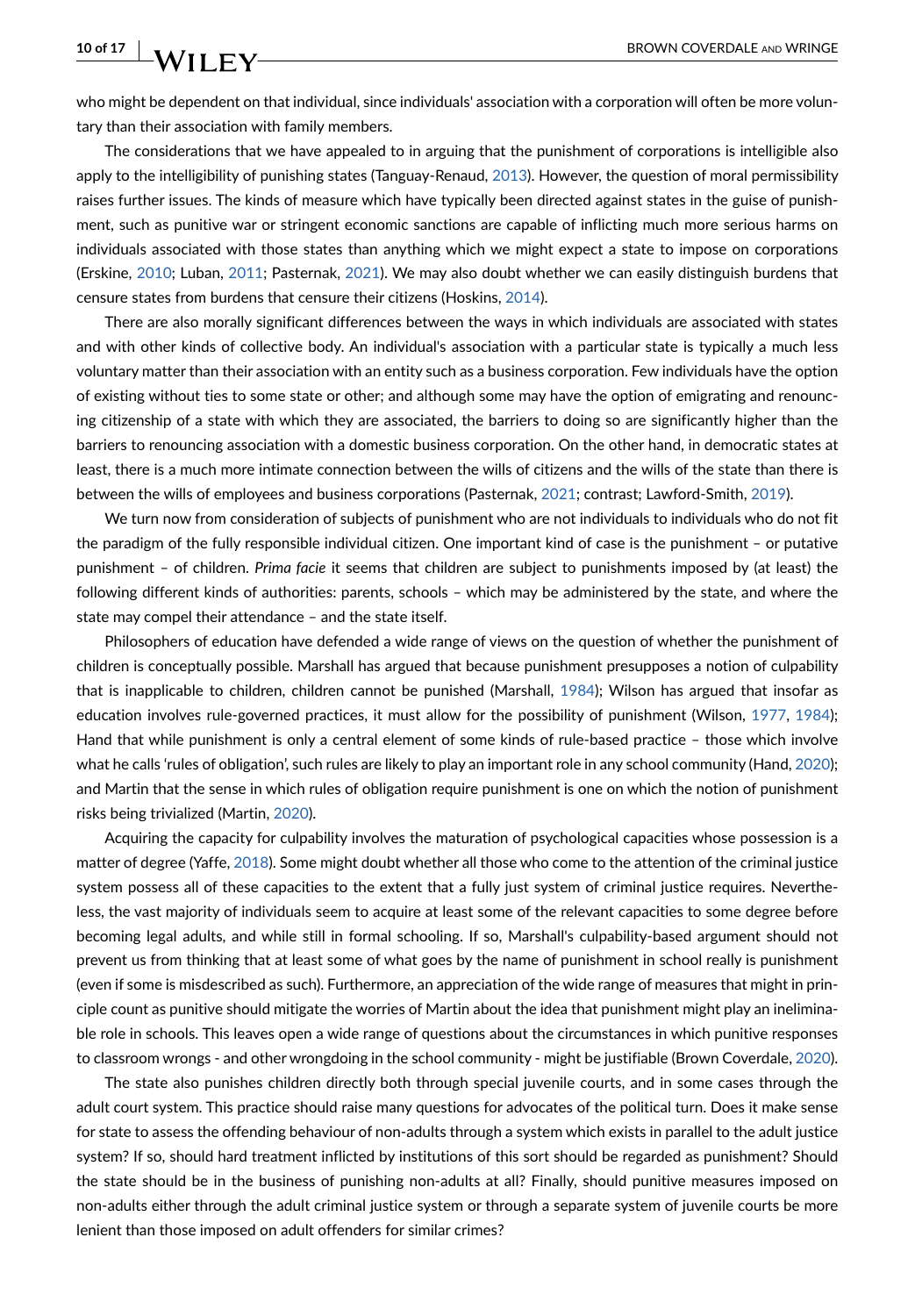# BROWN COVERDALE AND WRINGE **11 of 17 11 of 17**

Walgrave suggests that although criminal wrongdoing by non-adults should be addressed through the court system, the court process should result in processes of restoration which are mandatory, offender focussed, and involve significant burdens on offenders, rather than in punishment (Walgrave, [2002](#page-15-22)). However, Duff argues that restorative process with these features might plausibly be regarded as being alternative forms of punishment rather than alternatives to punishment (Duff, [2002](#page-13-16)). One might agree without holding that states should respond to crimes committed by non-adults in precisely the same ways as they do to crimes committed by adults.

Some differences between the ways in which states typically treat adult and non-adult offenders may be accounted for by justifiable differences in the aims of the adult and non-adult criminal justice systems. The punishment of juvenile offenders might justifiably aim at different ends from the punishment of adults: it might have an educational dimension which would be unjustifiably paternalistic if considered in the punishment of adults (Duff, [2002](#page-13-16)). Different punitive aims might justify different punitive measures. But different punitive measures might be appropriate even where punitive ends were the same: for example, psychological differences between juvenile and adult offenders might require different means towards achieving goals such as deterrence or Duff-style communication.

Much here will depend on what one takes the psychological, sociological and normative differences between childhood and adulthood to be. These may vary from place to place. However, one feature is comparatively widespread: punitive measures imposed on non-adults are typically more lenient than punishments imposed on adult offenders for the same offences (Yaffe, [2018\)](#page-15-23). One justification for these so-called youth discounts which differs in interesting ways from those mentioned so far appeals to considerations of proportionality, understood as the principle that those who are less culpable should be less severely punished.

Yaffe proposes that those who have not reached the age at which they have a political voice are thereby less culpable for transgressions of the law to which they are subject (Yaffe, [2018](#page-15-23)). An interesting extension of this proposal (which Yaffe himself resists) might cover other kinds of non-paradigmatic subjects of punishment, including resident non-citizens, the temporarily disenfranchised, and perhaps also the politically marginalized and excluded (Wringe, [2021](#page-15-3); Yaffe, [2018](#page-15-23), [2020\)](#page-15-21). However, it is less clear how the proposal might apply to so called *mala in se* crimes whose wrongness does not depend on their legal prohibition (such as rape and murder) than to crimes involving wrongs involving *mala prohibita*. While Yaffe's work gives us some idea of the resources on which proponents of the political turn might call to deal with some of the questions raised by the punishment of non-paradigmatic subjects of punishment, much work remains to be done here.

### **5 | CONCLUSION**

We have reviewed a wide range of non-paradigmatic punishments. We conclude by drawing some more general morals. A broader view of the penal landscape may help us to avoid the risks of theorising with a restricted range of examples. One is that of talking past the practice we intend to theorize. Hyper-focus on paradigmatic cases may lead to the complacent assumption that non-paradigmatic cases are a tiny minority and obscure the breadth of penal institutions and practices in need of philosophical grounding. Discussion of non-paradigmatic cases may also help us to consider what standards of proof, due process protections, and mechanisms for mitigating collateral harms, are appropriate in a range of specific contexts.

In our introduction we drew attention to the 'political' turn in penal theory. While we applaud Ristroph's ([2015](#page-14-1), [2016](#page-14-2)) insight that justified punishment requires not only justified criminal law, but also procedural legitimacy around the enforcement and prosecution of those laws, we suggest that a fully satisfactory elaboration of this point requires attention to the diversity of penal practices, of which imprisonment is only a small fraction. Furthermore, we emphasize once more that because of their focus on relations between citizens and the state, many advocates of the political turn have had comparatively little to say about the implications of their views for non-paradigmatic subjects of punishment or punishing agents. While the political turn might be developed in such a way as to accommodate these kinds of punishment, there is clearly much work still to be done here.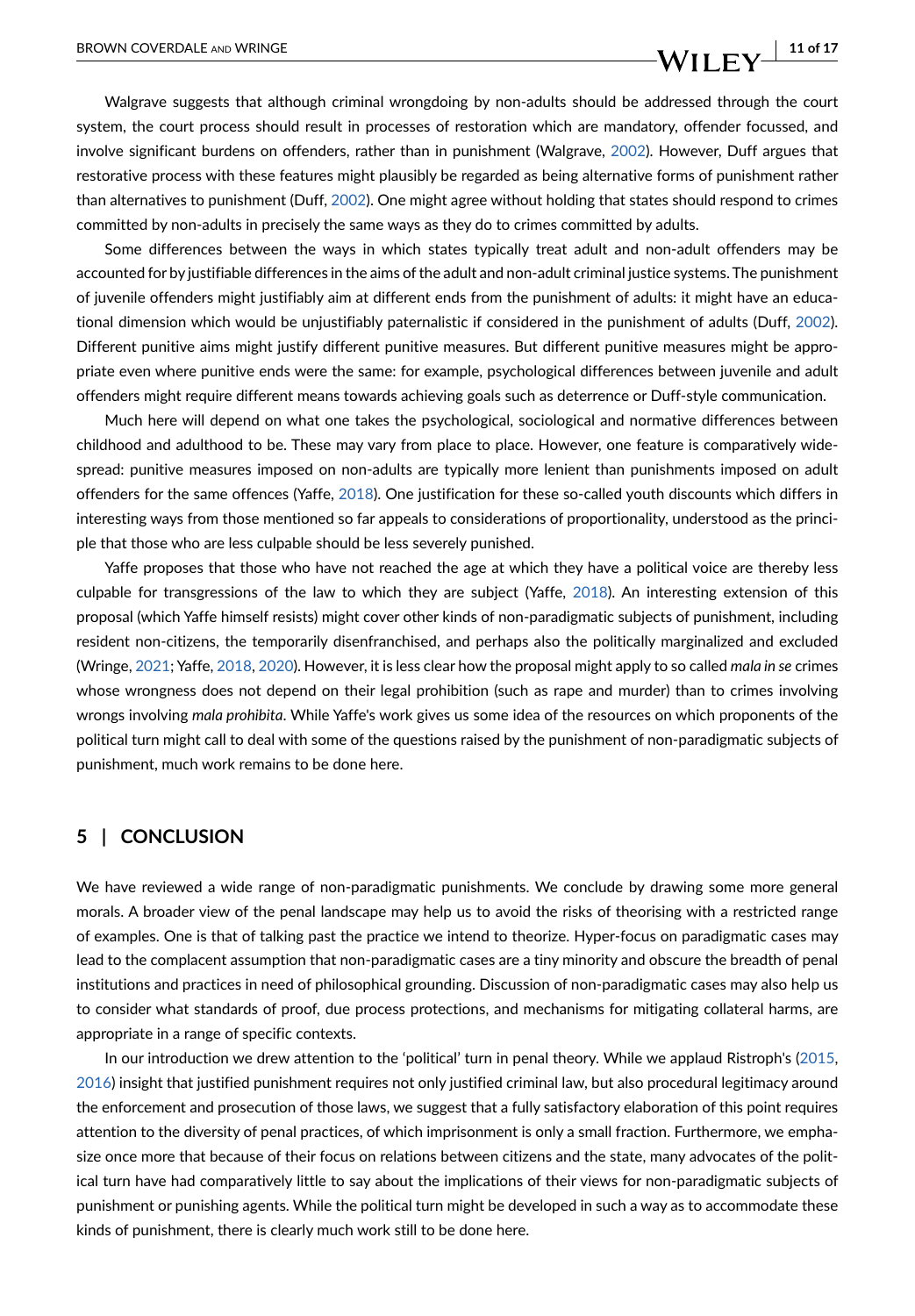Even if the paradigmatic case is of particular importance as an initial point of orientation, explicit consideration of non-paradigmatic punishing agents, methods and subjects of punishment illuminate complexities that are better engaged with than defined out of scope: non-paradigmatic punishment still stands in need of justification. In particular, if we are persuaded of the view put forward by some advocates of the political turn that the justification of punitive institutions depends on the fact that punishment holds offenders accountable *as members* of a community (Bennett, [2008](#page-12-8); Duff, [2001](#page-13-8); Hoskins, [2019](#page-13-32)) then we need to ensure both that those who fall under those practices are, in the appropriate sense, community members and that our punishment practices are suitably inclusive of people with convictions as members of our communities (Brown Coverdale, [2018\)](#page-12-31).

Our discussion of agents of punishment other than the state has highlighted reasons for thinking that the 'appropriate authority' should be interpreted more broadly than it sometimes has been. Doing so opens up room for distinguishing between questions about the justification of punishment *tout court* from questions about the justification of state punishment. This, together with our discussion of non-paradigmatic methods of punishment opens up a new perspective on an issue which has, with good reason, played a prominent role in recent discussions of philosophy of punishment – namely that of abolitionism (cf Zaibert, [2006](#page-15-0) p23). We find it helpful to distinguish between a number of different views that might go by this name. The most ambitious would involve the abolition of all forms of punishment whatsoever. A less ambitious, but still very wide-ranging view would be one on which the state should not be involved in punishment. And a more targeted view would focus not on the abolition of state punishment, but on particular forms of punitive measure employed by the state such as incarceration.

Consideration of the wide range of non-paradigmatic forms of punishment should make us cautious about arguments for abolition hyper-focused on the institution of punishment. Abolitionists of this stripe must explain how getting rid of punishment would affect a wide range of institutions in both the domestic and the international sphere. This may make the second form of abolitionism appear more plausible. If so, we might expect reflection on the role of the state to play a central role in abolitionist arguments. However, we think a consideration of the kinds of case of non-paradigmatic punishment we consider in Section [II](#page-2-0) should make us cautious about this view too. For we find it likely that many of the kinds of things that abolitionists would like to replace punishment with will themselves be forms of punishment. This leaves us with the third version of abolitionism.

Despite some remaining reservations (Brown Coverdale, [2021](#page-12-21)) we take this view to be more plausible than the other two. But many questions about it remain. If we seek to replace prisons with a range of practices that have the effect of community improvement, individual support, and repairing harms, can these practices be alternative jurisprudence practices, originating from within the existing criminal justice process or must their origin be outside of present practice, rooted in the social justice and inclusion demands of civil rights movements? Can civil society provide the accountability and oversight of due process? Would working in partnership and sharing knowledge, at least in the short term, better serve the needs of those whose lives are impacted by criminal punishment, prisoners, their families and communities? To answer these questions, we need a better understanding of the diversity of punishment.

#### **ACKNOWLEDGEMENTS**

We are grateful to Adam Swift, Fergus Green, Kasim Khorasanee, Cosmin Vraciu, Dusan Rebolj, Zara Goldstone, Sukmo Kim and other members of the University College London political theory workshop for their valuable feedback on an early draft, to three anonymous reviewers for their kind recommendations, and to the editorial team at *Philosophy Compass* for their guidance.

#### **ORCID**

*Helen Brown Coverdale* <https://orcid.org/0000-0002-9441-0611> *Bill Wringe* <https://orcid.org/0000-0001-7979-7689>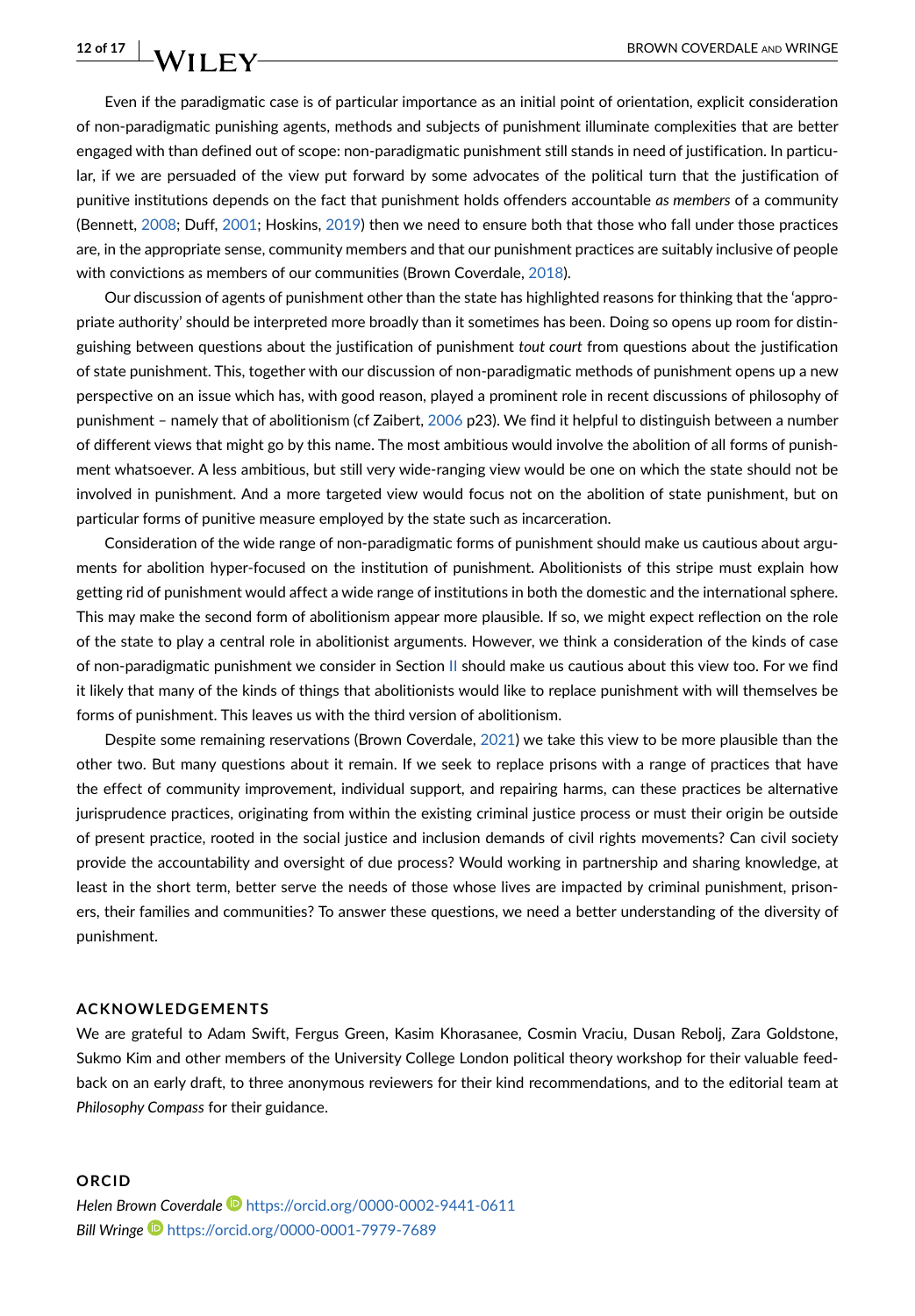#### **ENDNOTES**

- <span id="page-12-2"></span> $1$  Hart allows for the possibility of punishments other than legal punishments but describes them as 'sub-standard or secondary cases.' We think they are neither substandard or secondary (Hart, [1960](#page-13-1) p5.).
- <span id="page-12-17"></span><sup>2</sup> See<https://www.courtinnovation.org/about>.

#### **REFERENCES**

<span id="page-12-23"></span>Altman, A., & Wellman, C. (2011). *A liberal theory of international law*. Oxford University Press.

- <span id="page-12-29"></span>Barnard, J. (1999). Reintegrative shaming in corporate sentencing. *Southern California Law Review*, *72*, 959–1008.
- <span id="page-12-0"></span>Benn, S. (1958). An approach to the problems of punishment. *Philosophy*, *33*(127), 325–341. [https://doi.org/10.1017/](https://doi.org/10.1017/s0031819100055017) [s0031819100055017](https://doi.org/10.1017/s0031819100055017)
- <span id="page-12-8"></span>Bennett, C. (2008). *The apology ritual a philosophical theory of punishment*. Cambridge University Press.
- <span id="page-12-19"></span>Berman, G. (2009). Problem-solving courts and the moment of truth. In P. C. Higgins & M. B. Mackinem (Eds.), *Problem-Solving Courts: Justice for the Twenty-First Century?* (pp. 1–12). ABC-CLIO.
- <span id="page-12-24"></span>Billingham, P., & Parr, T. (2020a). Online public shaming: Virtues and vices. *Journal of Social Philosophy*, *51*(3), 371–390. <https://doi.org/10.1111/josp.12308>
- <span id="page-12-25"></span>Billingham, P., & Parr, T. (2020b). Enforcing social norms: The morality of public shaming. *European Journal of Philosophy*, *28*(4), 997–1016. <https://doi.org/10.1111/ejop.12543>
- <span id="page-12-27"></span>Bjornsson, G., & Hess, K. (2017). Corporate crocodile tears? On the reactive attitudes of corporate agents. *Philosophy and Phenomenological Research*, *94*(2), 273–298.<https://doi.org/10.1111/phpr.12260>
- <span id="page-12-1"></span>Boonin, D. (2008). *The problem of punishment*. Cambridge University Press.
- <span id="page-12-15"></span>Braithwaite, J. (1998). Restorative justice. In M. H. Tonry (Ed.), *The Handbook of Crime & Punishment* (pp. 323–344). University Press.
- <span id="page-12-13"></span>Braithwaite, J. (2003). Principles of restorative justice. In A. Von Hirsch, J. V. Roberts, A. Bottoms, K. Roach, & M. Schiff (Eds.), *Restorative Justice and Criminal Justice: Competing or Reconcilable Paradigms?* (pp. 1–20). Hart.
- <span id="page-12-14"></span>Braithwaite, J., & Pettit, P. (1990). *Not just deserts*. Oxford University Press.
- <span id="page-12-9"></span>Brooks, T. (2021). *Punishment: A critical introduction*. Routledge.
- <span id="page-12-31"></span>Brown Coverdale, H. (2018). Punishment and welfare: Defending offender's inclusion as subjects of state care. *Ethics and Social Welfare*, *12*(2), 117–132. <https://doi.org/10.1080/17496535.2017.1364398>
- <span id="page-12-30"></span>Brown Coverdale, H. (2020). What makes a response to schoolroom wrongs permissible? *Theory and Research in Education*, *18*(1), 23–39. <https://doi.org/10.1177/1477878520912997>
- <span id="page-12-21"></span>Brown Coverdale, H. (2021). Caring and the prison in philosophy, policy and practice: Under lock and key. *Journal of Applied Philosophy*, *38*(3), 415–430. <https://doi.org/10.1111/japp.12415>
- <span id="page-12-3"></span>Brudner, A. (2009). *Punishment and freedom*. Oxford University Press.
- <span id="page-12-12"></span>Bülow, W. (2014). The harms beyond imprisonment: Do we have special moral obligations towards the families and children of prisoners? *Ethical Theory & Moral Practice*, *17*(4), 775–789. <https://doi.org/10.1007/s10677-013-9483-7>
- <span id="page-12-10"></span>Canton, R. (2017). *Why punish? An introduction to the philosophy of punishment*. Red Globe Press.
- <span id="page-12-11"></span>Canton, R. (2018). Probation and the philosophy of punishment. *Probation Journal* (Vol. 65(3), pp. 252–268). SAGE Publications Ltd.
- <span id="page-12-4"></span>Chiao, V. (2016). Two conceptions of the criminal law. In C. Flanders & Z. Hoskins (Eds.), *The New Philosophy of Criminal Law* (pp. 19–36). Rowman Littlefield International.
- <span id="page-12-7"></span>Chiao, V. (2018). *Criminal law in the age of the administrative state*. Oxford University Press.
- <span id="page-12-20"></span>Cholbi, M. (2010). Compulsory victim restitution is punishment: A reply to Boonin. *Public Reason*, *2*(1), 85–93.
- <span id="page-12-22"></span>Christie, N. (1977). Conflicts as property. *British Journal of Criminology*, *17*(1), 1–15. [https://doi.org/10.1093/oxfordjournals.](https://doi.org/10.1093/oxfordjournals.bjc.a046783) [bjc.a046783](https://doi.org/10.1093/oxfordjournals.bjc.a046783)
- <span id="page-12-18"></span>Clear, T. R., Hamilton, J., & Cadora, E. (2011). *Community justice* (2nd ed.). Routledge.
- <span id="page-12-26"></span>Coca-Vila, I., & Irarrázaval, C. (2021). A criminal law for semi-citizens. *Journal of Applied Philosophy* online first. [https://doi.](https://doi.org/10.1111/japp.12534) [org/10.1111/japp.12534](https://doi.org/10.1111/japp.12534)
- <span id="page-12-28"></span>Coffee, J. (1981). "No soul to damn: no body to kick": An unscandalized inquiry into the problem of corporate punishment. *Michigan Law Review*, *79*(3), 386–459. <https://doi.org/10.2307/1288201>
- <span id="page-12-16"></span>Criminal Justice Joint Inspection. (2012). *Facing up to offending: Use of restorative justice in the criminal justice system: A joint thematic inspection by HMIC, HMI Probation, HMI Prisons and the HMCPSI*. Criminal Justice Joint Inspection.
- <span id="page-12-5"></span>Dagger, R. (2011a). Republicanism and the foundations of criminal law. In R. A. Duff & S. Green (Eds.), *Philosophical Foundations of Criminal Law* (pp. 44–66). Oxford University Press.
- <span id="page-12-6"></span>Dagger, R. (2011b). *Social contracts, fair play, and the justification of punishment* (Vol. 8, pp. 341–368).Ohio State Journal of Criminal Law.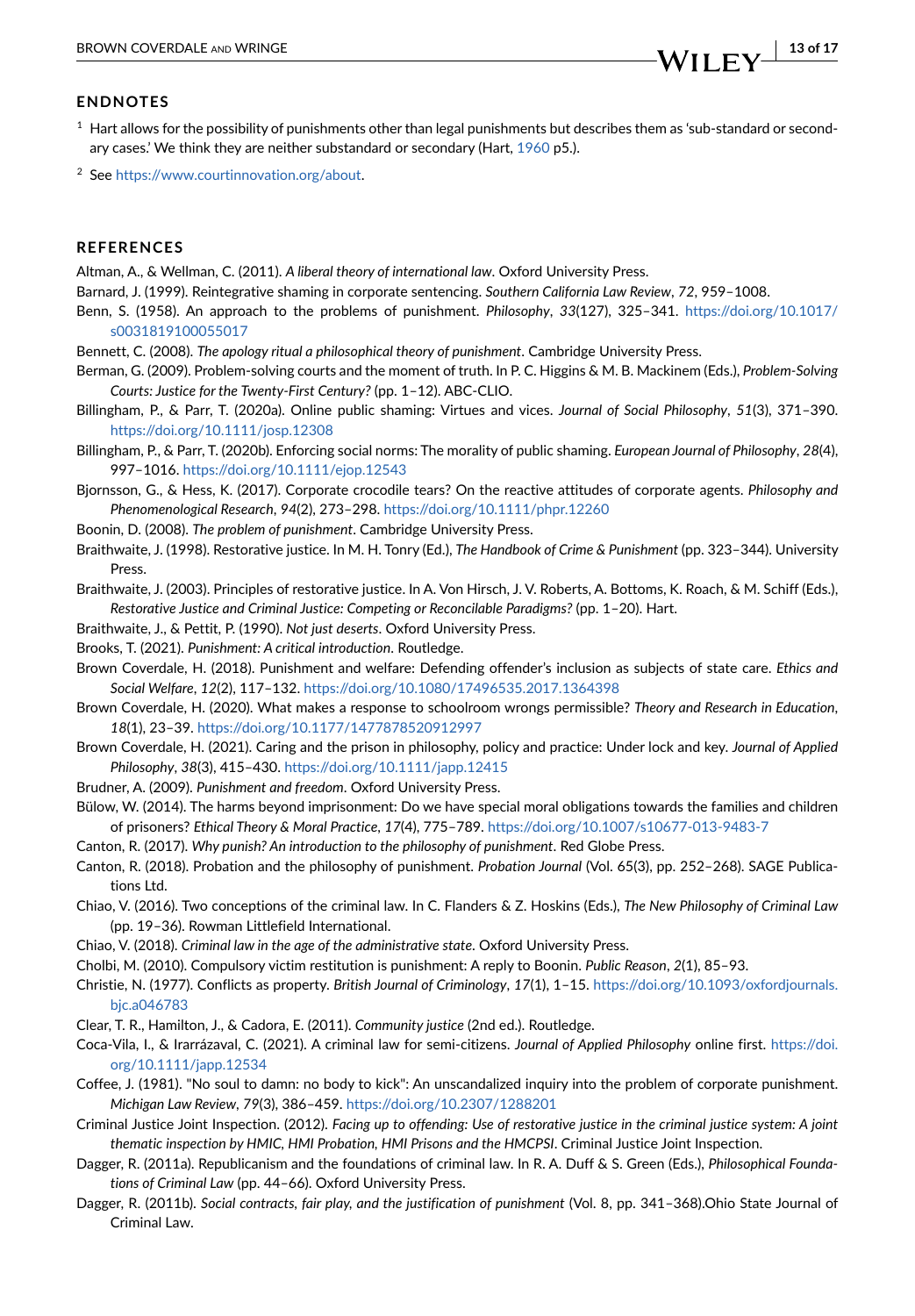# **14 of 17** NII  $\mathbf{F}$  **Willie EX**

- <span id="page-13-19"></span>DeMatteo, D., Heilbrun, K., Arnold, S., & Thornewill, A. (2019). Problem-solving courts and the criminal justice system. In *Problem-Solving Courts and the Criminal Justice System*. Oxford University Press.
- <span id="page-13-9"></span>Demleitner, N. V. (2014). Types of punishment. In M. D. Dubber & T. Hörnle (Eds.), *The Oxford Handbook of Criminal Law* (pp. 941–963). Oxford University Press.
- <span id="page-13-18"></span>Doak, J., & O'Mahony, D. (2017). *Reimagining restorative justice: Agency and accountability in the criminal process* (1st ed.). Hart Publishing.
- <span id="page-13-13"></span>Doak, J., & O'Mahony, D. (2019). Evaluating the success of restorative justice conferencing: A values-based approach. In T. Gavrielides (Ed.), *Routledge International Handbook of Restorative Justice* (1st ed., pp. 211–223). Routledge.
- <span id="page-13-23"></span>Drumbl, M. (2007). *Atrocity, punishment and international law*. Cambridge University Press.
- <span id="page-13-16"></span>Duff (2002). Punishing the young. In I. Weijers & R. A. Duff (Eds.), *Punishing Juveniles: Principle and Critique* (pp. 115–135). Hart Publishing.
- <span id="page-13-8"></span>Duff, R. A. (2001). *Punishment, communication, and community*. Oxford University Press.
- <span id="page-13-14"></span>Duff, R. A. (2003a). Restoration and retribution. In A. Von Hirsch (Ed.), *Restorative Justice and Criminal Justice: Competing or Reconcilable Paradigms?* (pp. 43–60). Hart.
- <span id="page-13-17"></span>Duff, R. A. (2003b). Probation, punishment and restorative justice: Should al turism be engaged in punishment? *The Howard Journal of Criminal Justice*, *42*(2), 181–197. <https://doi.org/10.1111/1468-2311.00275>
- <span id="page-13-24"></span>Duff, R. A. (2010). Blame, moral standing and the legitimacy of the criminal trial. *Ratio*, *23*(2), 123–140. [https://doi.](https://doi.org/10.1111/j.1467-9329.2010.00456.x) [org/10.1111/j.1467-9329.2010.00456.x](https://doi.org/10.1111/j.1467-9329.2010.00456.x)
- <span id="page-13-15"></span>Duff, R. A. (2018). *The realm of criminal law*. Oxford University Press.
- <span id="page-13-11"></span>Durnescu, I. (2011). Pains of probation: Effective practice and human rights. *International Journal of Offender Therapy and Comparative Criminology*, *55*(4), 530–545. <https://doi.org/10.1177/0306624x10369489>
- <span id="page-13-29"></span>Erskine, T. (2010). Kicking bodies and damning souls: The danger of harming "innocent" individuals while punishing "delinquent" states. *Ethics and International Affairs*, *24*(3), 261–285. <https://doi.org/10.1017/cbo9780511976780.011>
- <span id="page-13-2"></span>Feinberg, J. (1965). The expressive function of punishment. *The Monist*, *49*(3), 397–423. [https://doi.](https://doi.org/10.4324/9781315243290-1) [org/10.4324/9781315243290-1](https://doi.org/10.4324/9781315243290-1)
- <span id="page-13-28"></span>Fisse, B., & Braithwaite, J. (1993). *Corporations crime and accountability*. Cambridge University Press.
- <span id="page-13-0"></span>Flew, A. (1954). The justification of punishment. *Philosophy*, *29*(111), 291–307. <https://doi.org/10.1017/s0031819100067152>
- <span id="page-13-12"></span>Freiberg, A. (2019). Suspended sentences in Australia: Uncertain, unstable, unpopular, and unnecessary alternatives to imprisonment. *Law and Contemporary Problems*, *82*(1), 81–110.
- <span id="page-13-27"></span>French, P. (1984). *Collective and corporate responsibility*. Columbia University Press.
- <span id="page-13-20"></span>Gal, T., & Dancig-Rosenberg, H. (2020). 'I am starting to believe in the word "justice"' lessons from an ethnographic study on community courts. *American Journal of Comparative Law*, *68*(2), 376–411.<https://doi.org/10.1093/ajcl/avaa017>
- <span id="page-13-31"></span>Hand, M. (2020). On the necessity of school punishment. *Theory and Research in Education*, *18*(1), 10–22. [https://doi.](https://doi.org/10.1177/1477878520907039) [org/10.1177/1477878520907039](https://doi.org/10.1177/1477878520907039)
- <span id="page-13-3"></span>Hanna, N. (2008). Say what? A critique of expressive retributivism. *Law and Philosophy*, *27*(2), 123–150. [https://doi.](https://doi.org/10.1007/s10982-007-9014-6) [org/10.1007/s10982-007-9014-6](https://doi.org/10.1007/s10982-007-9014-6)
- <span id="page-13-4"></span>Hanna, N. (2017). The nature of punishment: Reply to Wringe. *Ethical Theory & Moral Practice*, *20*(5), 969–976. [https://doi.](https://doi.org/10.1007/s10677-017-9835-9) [org/10.1007/s10677-017-9835-9](https://doi.org/10.1007/s10677-017-9835-9)
- <span id="page-13-5"></span>Hanna, N. (2020). The nature of punishment revisited: Reply to Wringe. *Ethical Theory & Moral Practice*, *23*(1), 89–100. [https://](https://doi.org/10.1007/s10677-019-10047-1) [doi.org/10.1007/s10677-019-10047-1](https://doi.org/10.1007/s10677-019-10047-1)
- <span id="page-13-1"></span>Hart, H. L. A. (1960). Prolegomenon to the principles of punishment. *Proceedings of the Aristotelian Society*, *60*(1), 1–26. <https://doi.org/10.1093/acprof:oso/9780199534777.003.0001>
- <span id="page-13-26"></span>Hasnas, J. (2009). The centenary of a mistake: One hundred years of corporate criminal liability. *American Criminal Law Review*, *46*, 1329–1358.
- <span id="page-13-22"></span>Henderson, E., & Duncanson, K. (2018). Design and ideology: Innovation and the magistrates' court. *Griffith Law Review*, *27*(2), 207–232. <https://doi.org/10.1080/10383441.2018.1592741>
- <span id="page-13-25"></span>Holroyd, J. (2010). Punishment and justice. *Social Theory and Practice*, *36*(1), 78–111. [https://doi.org/10.5840/](https://doi.org/10.5840/soctheorpract20103614) [soctheorpract20103614](https://doi.org/10.5840/soctheorpract20103614)
- <span id="page-13-10"></span>Hörnle, T. (2019). Comparative assessment of sentencing laws, practices, and trends. In D. K. Brown & B. Weisser (Eds.), *The Oxford Handbook of Criminal Process* (pp. 887–910). Oxford University Press.
- <span id="page-13-30"></span>Hoskins, Z. (2014). Punishing states and the spectre of guilt by association. *International Criminal Law Review*, *14*(4–5), 901–919. <https://doi.org/10.1163/15718123-01405009>
- <span id="page-13-6"></span>Hoskins, Z. (2017). Punishment. *Analysis*, *77*(3), 619–632.
- <span id="page-13-32"></span>Hoskins, Z. (2019). Beyond punishment? A normative account of the collateral legal consequences of conviction. *Studies in Penal Theory and Philosophy*. Oxford University Press.
- <span id="page-13-7"></span>Husak, D. (2008). *Overcriminalization: The limits of the criminal law*. Oxford University Press.
- <span id="page-13-21"></span>Husak, D. (2011). Retributivism, proportionality, and the challenge of the drug court movement. In M. Tonry (Ed.), *Retributivism, Proportionality, and the Challenge of the Drug Court Movement* (pp. 214–233). Oxford University Press.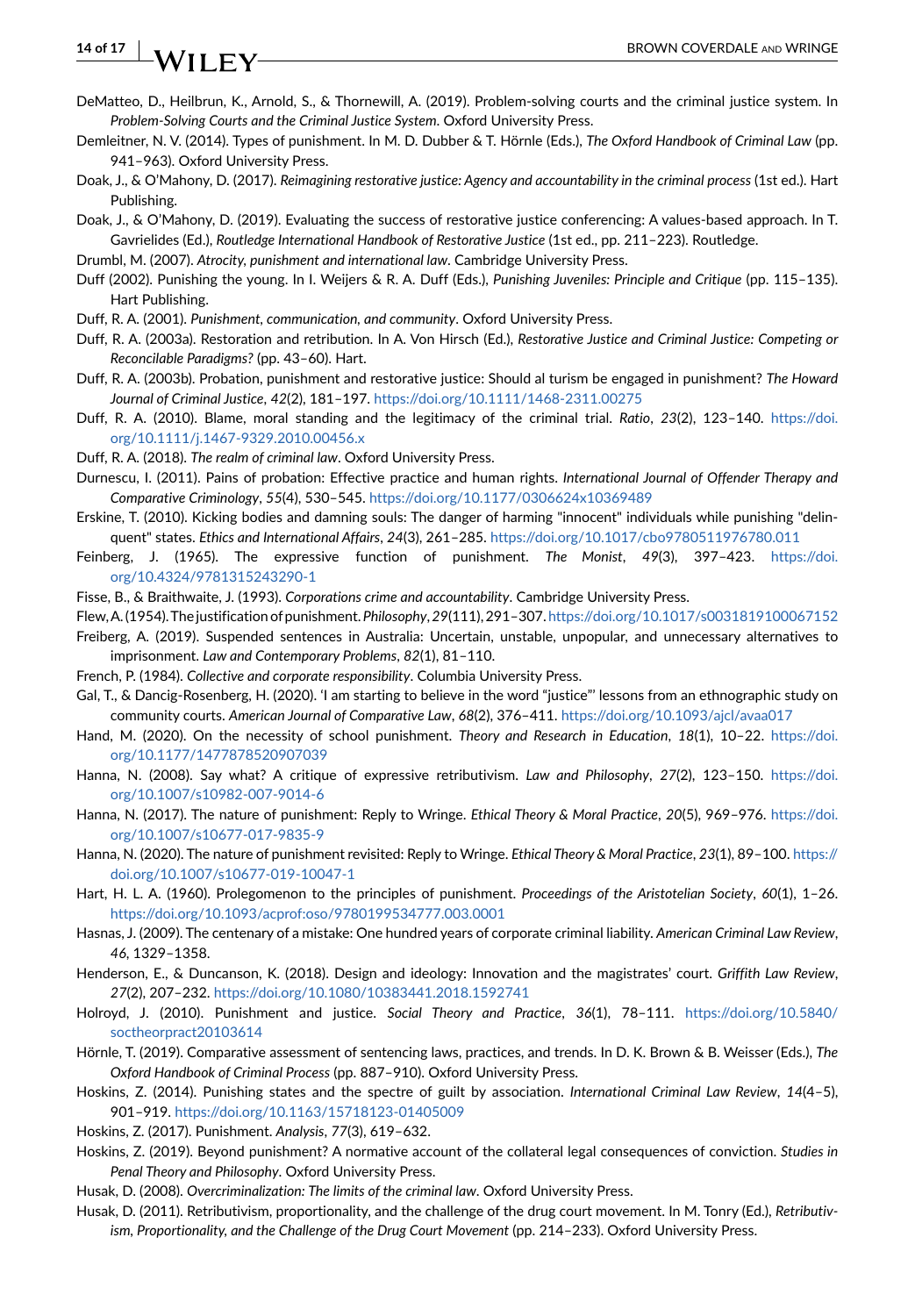- <span id="page-14-4"></span>Husak, D. (2020). Criminal law at the margins. *Criminal Law and Philosophy*, *14*(3), 381–393. [https://doi.org/10.1007/](https://doi.org/10.1007/s11572-019-09505-9) [s11572-019-09505-9](https://doi.org/10.1007/s11572-019-09505-9)
- <span id="page-14-11"></span>Jean-Pierre, J., & Parris-Drummond, S. (2018). Alternative school discipline principles and interventions: An overview of the literature. *McGill Journal of Education (Online)*, *53*(3), 414–433.
- <span id="page-14-23"></span>Lang, A. (2007). Crime and punishment: Holding states accountable. *Ethics and International Affairs*, *21*(2), 239–257. [https://](https://doi.org/10.1111/j.1747-7093.2007.00072.x) [doi.org/10.1111/j.1747-7093.2007.00072.x](https://doi.org/10.1111/j.1747-7093.2007.00072.x)
- <span id="page-14-34"></span>Lawford-Smith, H. (2019). *Not in our name oxford*. Oxford University Press.
- <span id="page-14-30"></span>List, C., & Pettit, P. (2011). *Group agency: The possibility, design, and status of corporate agents*. Cambridge University Press.
- <span id="page-14-32"></span>Luban, D. (2011). War as punishment. *Philosophy and Public Affairs*, *39*(4), 299–330. [https://doi.](https://doi.org/10.1111/j.1088-4963.2012.01210.x) [org/10.1111/j.1088-4963.2012.01210.x](https://doi.org/10.1111/j.1088-4963.2012.01210.x)
- <span id="page-14-35"></span>Marshall, D. (1984). John Wilson on the necessity of punishment. *Journal of Philosophy of Education*, *18*(1), 97–104. [https://](https://doi.org/10.1111/j.1467-9752.1984.tb00048.x) [doi.org/10.1111/j.1467-9752.1984.tb00048.x](https://doi.org/10.1111/j.1467-9752.1984.tb00048.x)
- <span id="page-14-36"></span>Martin, C. (2020). Punishment and the argument from necessity: A reply to hand. *Theory and Research in Education*, *18*(3), 352–358. <https://doi.org/10.1177/1477878520926140>
- <span id="page-14-0"></span>Matravers, M. (2011). Political theory and the criminal law. In R. A. Duff & S. Green (Eds.), *Philosophical Foundations of Criminal Law* (pp. 44–66). Oxford University Press.
- <span id="page-14-19"></span>May, L. (2004). *Crimes against humanity: A normative account*. Cambridge University Press.
- <span id="page-14-21"></span>May, L. (2008). *Aggression and crimes against peace*. Cambridge University Press.
- <span id="page-14-24"></span>May, L. (2012). *After war ends: A philosophical perspective*. Cambridge University Press.
- <span id="page-14-20"></span>May, L., & Fyfe, S. (2017). *International criminal tribunals: A philosophical defense*. Cambridge University Press.
- <span id="page-14-18"></span>McLeod, A. M. (2015). Prison abolition and grounded justice. *UCLA Law Review*, *62*(5), 1156–1239.
- <span id="page-14-6"></span>McIvor, G. (1994). Community service: Progress and prospects. In A. Duff, S. Marshall, R. E. Dobash, & R. Dobash (Eds.), *Penal Theory and Practice: Tradition and innovation in criminal justice* (pp. 171–184). Manchester University Press in association with the Fulbright Commission London; Distributed exclusively in the USA and Canada by St. Martin's Press.
- <span id="page-14-27"></span>Meckled Garcia, S., & Aitchison, G. (2021). Against online public shaming. *Social Theory and Practice*, *47*(1), 1–31. [https://doi.](https://doi.org/10.5840/soctheorpract20201117109) [org/10.5840/soctheorpract20201117109](https://doi.org/10.5840/soctheorpract20201117109)
- <span id="page-14-15"></span>Miethe, T. D., Lu, H., & Reese, E. (2000). Reintegrative shaming and recidivism risks in drug court: Explanations for some unexpected findings. *Crime & Delinquency*, *46*(4), 522–541. <https://doi.org/10.1177/0011128700046004006>
- <span id="page-14-14"></span>Miller, E. J. (2009). Drugs, courts, and the new penology. *Stanford Law and Policy Review*, *20*, 417.
- <span id="page-14-12"></span>Miller, J. L., & Johnson, D. C. (2009). *Problem solving courts: A measure of justice*. Rowman & Littlefield Publishers, Inc.
- <span id="page-14-13"></span>Nolan, J. L. (2009). *Legal accents, legal borrowing: The international problem-solving court movement*. Princeton University Press. Noorda, H. (forthcoming). *Exprisonment: Deprivations of liberty on the street and at home*.
- <span id="page-14-5"></span><span id="page-14-3"></span>Office for National Statistics. (2021). *Criminal justice statistics quarterly*, England and Wales.
- 
- <span id="page-14-9"></span>Okimoto, T., Wenzel, M., & Feather, N. (2009). Beyond retribution: Conceptualizing restorative justice and exploring its determinants. *Social Justice Research*, *22*(1), 156–180.<https://doi.org/10.1007/s11211-009-0092-5>
- <span id="page-14-31"></span>Pasternak, A. (2011). The distributive effect of collective punishment. In T. Isaacs & R. Vernon (Eds.), *Accountability for Collective Wrongdoing* (pp. 210–231). Cambridge University Press.
- <span id="page-14-33"></span>Pasternak, A. (2021). *Responsible citizens, irresponsible states: Should states pay for their citizens wrongdoing?* Oxford University Press.
- <span id="page-14-7"></span>Payne, B. K., May, D. C., & Wood, P. B. (2014). The 'pains' of electronic monitoring: A slap on the wrist or just as bad as prison? *Criminal Justice Studies*, *27*(2), 133–148. <https://doi.org/10.1080/1478601x.2014.885755>
- <span id="page-14-16"></span>Payne, J. (2005). *Final report on the North Queensland drug court*. Australian Institute of Criminology.
- <span id="page-14-28"></span>Pettigrove, G. (2020). Punishment and protest. In L. Radizk, C. Bennett, G. Pettigrove, & G. Sher (Eds.), *The Ethics of Social Punishment: The Enforcement of Morality in Everyday Life* (pp. 113–134). Cambridge University Press.
- <span id="page-14-25"></span>Radzik, L. (2020). The ethics of social punishment. In *The Ethics of Social Punishment: The Enforcement of Morality in Everyday Life*. Cambridge University Press.
- <span id="page-14-22"></span>Raz, J. (1986). *The morality of freedom*. Oxford University Press.
- <span id="page-14-29"></span>Rich, S. (2016). Corporate criminals and punishment theory. *Canadian Journal of Law and Jurisprudence*, *29*(1), 97–118. [https://](https://doi.org/10.1017/cjlj.2016.4) [doi.org/10.1017/cjlj.2016.4](https://doi.org/10.1017/cjlj.2016.4)
- <span id="page-14-1"></span>Ristroph, A. (2015). Regulation or resistance? *A Counter-Narrative of Constitutional Criminal Procedure* (Vol. 95, pp. 1555– 1617). Boston University Law Review.
- <span id="page-14-2"></span>Ristroph, A. (2016). The conditions of legitimate punishment. In C. Flanders & Z. Hoskins (Eds.), *The New Philosophy of Criminal Law* (pp. 75–95).
- <span id="page-14-10"></span>Roche, D. (2004). *Accountability in restorative justice*. Oxford University Press.
- <span id="page-14-26"></span>Ronson, J. (2016). *So you've been publicly shamed*. Riverhead Books.
- <span id="page-14-17"></span>Sayre-McCord, G. (2001). Criminal justice and legal reparations as an alternative to punishment. *Philosophical Issues*, *11*(1), 502–529. <https://doi.org/10.1111/0029-4624.35.s1.19>
- <span id="page-14-8"></span>Sentencing Guidelines England & Wales. (2021). *Imposition of community and custodial sentences – sentencing*.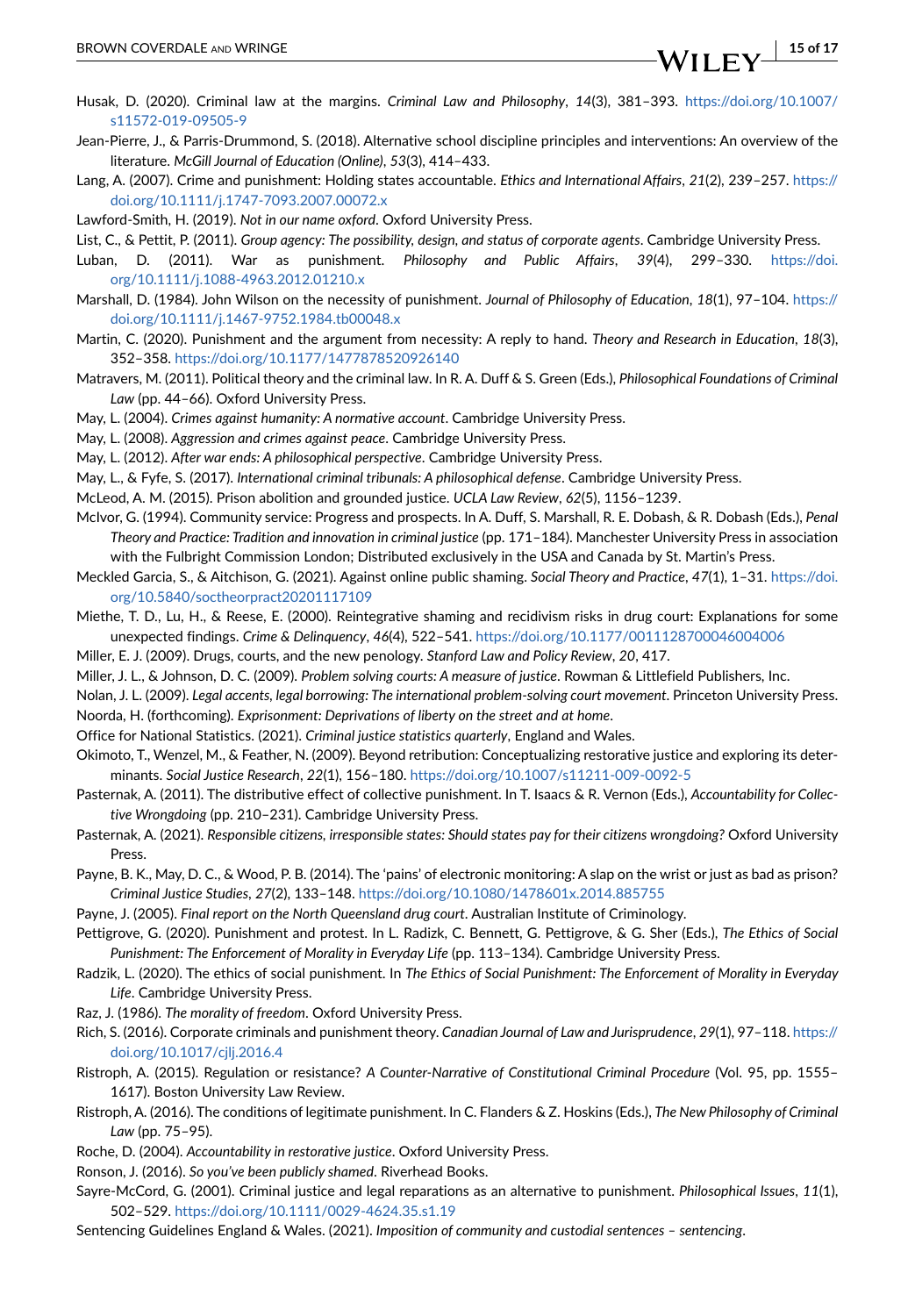<span id="page-15-27"></span>Sepinwall, A. (2016). Corporate moral responsibility. *Philosophy Compass*, *11*(1), 3–13. <https://doi.org/10.1111/phc3.12293>

- <span id="page-15-11"></span>Shapland, J., Robinson, G., & Sorsby, A. (2011). *Restorative justice in practice: Evaluating what works for victims and offenders*. Routledge.
- <span id="page-15-25"></span>Shelby, T. (2007). Justice, deviance, and the dark ghetto. *Philosophy and Public Affairs*, *35*(2), 126–160. [https://doi.](https://doi.org/10.1111/j.1088-4963.2007.00106.x) [org/10.1111/j.1088-4963.2007.00106.x](https://doi.org/10.1111/j.1088-4963.2007.00106.x)
- <span id="page-15-12"></span>Sherman, L. W., & Strang, H. (2007). *Restorative justice the evidence*. Smith Institute.
- <span id="page-15-4"></span>Sigler, M. (2011). The political morality of the eighth amendment. *Ohio State Journal of Criminal Law*, *8*, 403–430.
- <span id="page-15-15"></span>Strang, H. (2004). The threat to restorative justice posed by the merger with community justice: A paradigm muddle. *Contemporary Justice Review*, *7*(1), 75–79.<https://doi.org/10.1080/1028258042000212021>
- <span id="page-15-6"></span>Tadros, V. (2011). *The ends of harm: The moral foundations of criminal law*. Oxford University Press.
- <span id="page-15-7"></span>Tadros, V. (2016). *Wrongs and crimes*. Oxford University Press.
- <span id="page-15-29"></span>Tanguay-Renaud, F. (2013). Criminalizing the state. *Criminal Law and Philosophy*, *7*(2), 255–284. [https://doi.org/10.1007/](https://doi.org/10.1007/s11572-012-9181-x) [s11572-012-9181-x](https://doi.org/10.1007/s11572-012-9181-x)
- <span id="page-15-20"></span>Tasioulas, J. (2010). The legitimacy of international law. In S. Besson & J. Tasioulas (Eds.), *The Philosophy of International Law* (pp. 97–118). Oxford University Press.
- <span id="page-15-18"></span>The National Association of Drug Court Professionals. (1997). *Defining drug courts: The key components*. U.S. Department of Justice.
- <span id="page-15-5"></span>Thorburn, M. (2011). Criminal law as public law. In R. A. Duff & S. Green (Eds.), *Philosophical Foundations of Criminal Law* (pp. 44–66). Oxford University Press.
- <span id="page-15-22"></span>Walgrave, L. (2002). Not punishing children but committing them to restore. In I. Weijers & R. A. Duff (Eds.), *Punishing Juveniles: Principle and Critique* (pp. 93–114). Hart Publishing.
- <span id="page-15-10"></span>Walker, M. U. (2006). The curious case of care and restorative justice in the U.S. context. In M. Hamington & D. C. Miller (Eds.), *Socializing Care: Feminist ethics and public issues* (pp. 145–162). Rowman & Littlefield Publishers.
- <span id="page-15-8"></span>Wellman, C. (2017). *Rights forfeiture and punishment*. Oxford University Press.
- <span id="page-15-24"></span>Wells, C. (2001). *Corporations and criminal responsibility*. Cambridge University Press.
- <span id="page-15-30"></span>Wilson, J. (1977). *Philosophy and practical education*. Routledge & Kegan Paul.
- <span id="page-15-31"></span>Wilson, J. (1984). A reply to James Marshall. *Journal of Philosophy of Education*, *18*(1), 105–107. [https://doi.](https://doi.org/10.1111/j.1467-9752.1984.tb00049.x) [org/10.1111/j.1467-9752.1984.tb00049.x](https://doi.org/10.1111/j.1467-9752.1984.tb00049.x)
- <span id="page-15-17"></span>Winick, B. J. (2003). Sparking motivation and reducing perceived coercion. In B. J. Winick & D. B. Wexler (Eds.), *Judging in a Therapeutic Key: Therapeutic jurisprudence and the courts* (pp. 181–188). Carolina Academic Press.
- <span id="page-15-16"></span>Wolf, R. V. (2007). *Principles of problem-solving justice* (p. 102). Center for Court Innovation.
- <span id="page-15-13"></span>Wood, W. R. (2015). Why restorative justice will not reduce incarceration. *British Journal of Criminology*, *55*(5), 883–900. <https://doi.org/10.1093/bjc/azu108>
- <span id="page-15-9"></span>Worrall, A., & Hoy, C. (2005). *Punishment in the Community: Managing offenders, making choices* (2nd ed.). Willan Pub.
- <span id="page-15-19"></span>Wringe, B. (2006). Why punish war crimes? Victor's justice and expressive justifications of punishment. *Law and Philosophy*, *25*(2), 159–191.<https://doi.org/10.1007/s10982-005-8707-y>
- <span id="page-15-26"></span>Wringe, B. (2012). Collective agents and communicative theories of punishment. *Journal of Social Philosophy*, *43*(4), 436–456. <https://doi.org/10.1111/josp.12002>
- <span id="page-15-1"></span>Wringe, B. (2013). Must punishment be intended to cause suffering? *Ethical Theory & Moral Practice*, *16*(4), 863–877. [https://](https://doi.org/10.1007/s10677-012-9388-x) [doi.org/10.1007/s10677-012-9388-x](https://doi.org/10.1007/s10677-012-9388-x)
- <span id="page-15-28"></span>Wringe, B. (2016). *An expressive theory of punishment*. Springer.
- <span id="page-15-2"></span>Wringe, B. (2019). Punishment, jesters and judges: A Response to Nathan Hanna. *Ethical Theory & Moral Practice*, *22*(1), 3–12. <https://doi.org/10.1007/s10677-018-9966-7>
- <span id="page-15-23"></span><span id="page-15-3"></span>Wringe, B. (2021). Punishing noncitizens. *Journal of Applied Philosophy*, *38*(3), 384–400. <https://doi.org/10.1111/japp.12453> Yaffe, G. (2018). *The age of culpability: Children and the nature of criminal responsibility*. Oxford University Press.
- <span id="page-15-21"></span>Yaffe, G. (2020). Punishing non-citizens. *Criminal Law and Philosophy*, *14*(3), 347–364. [https://doi.org/10.1007/](https://doi.org/10.1007/s11572-020-09537-6) [s11572-020-09537-6](https://doi.org/10.1007/s11572-020-09537-6)
- <span id="page-15-0"></span>Zaibert, L. (2006). *Punishment and retribution*. Routledge.
- <span id="page-15-14"></span>Zehr, H. (2002). *The little book of restorative justice*. Good Books.

### **AUTHOR BIOGRAPHIES**

**Helen Brown Coverdale** is a Lecturer (Teaching) in Political Theory in the Political Science Department at University College London, and a Research Associate at the University of York Law School. Her research centres on the ethical qualities of interactions between individuals and the state, and her interests include penal philosophy,